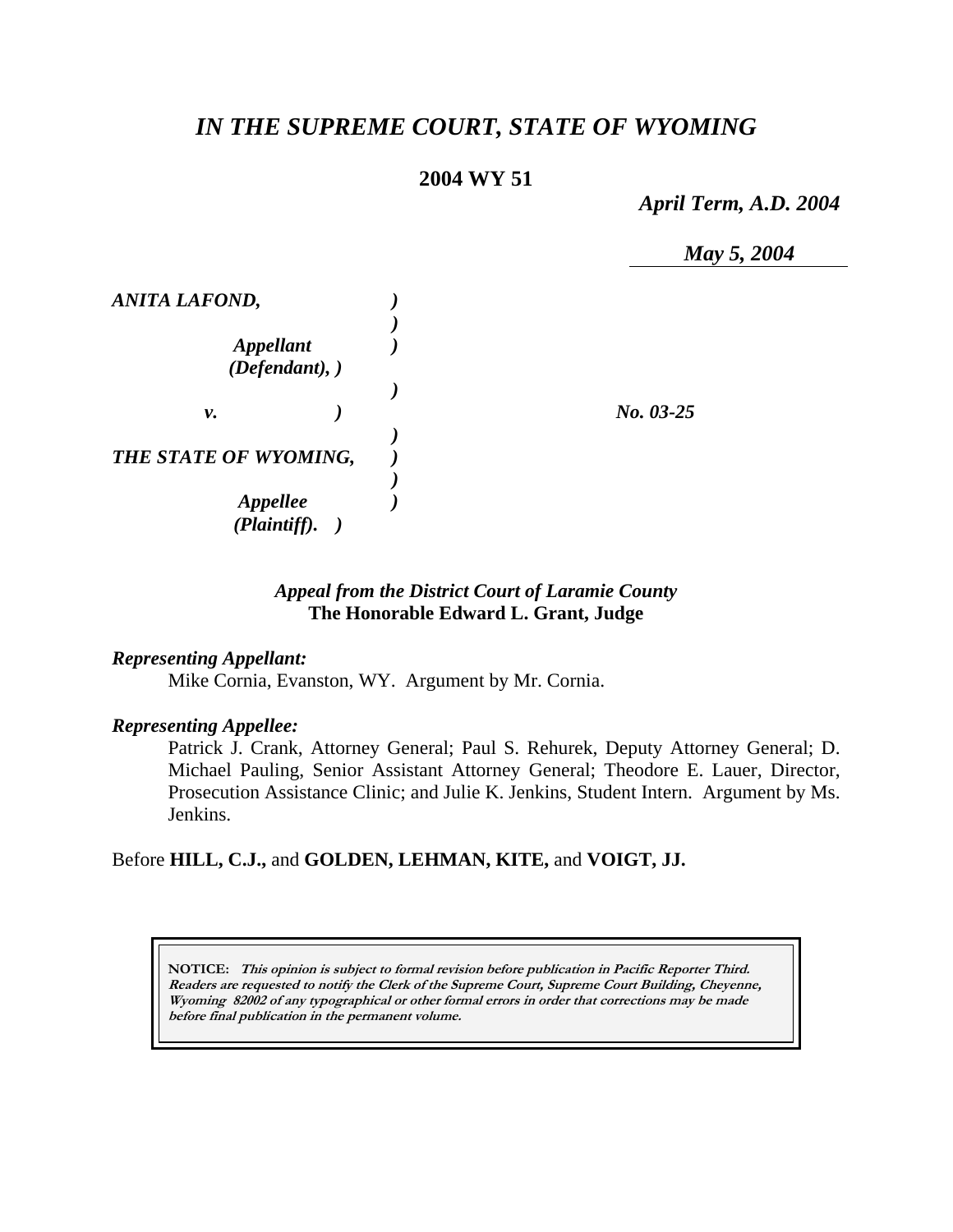#### **LEHMAN, Justice.**

[¶1] Anita Lafond (Lafond) appeals her conviction of one count of obtaining a controlled substance by fraud in violation of Wyo. Stat. Ann. § 35-7-1033(a)(iii) (LexisNexis 2003).<sup>1</sup> Lafond argues she was denied her right to due process and a fair trial. Her argument focuses on various comments made by the prosecutor during the course of the trial that she claims were improper. Lafond additionally asserts the court erred in not admitting the written statement of an alibi witness who was out of the country on active military duty and that the Wyoming constitution provides more protection for bank records than the federal constitution. We affirm.

#### *ISSUES*

[¶2] Lafond presents the following issues on appeal:

I. Was the appellant denied her right to due process and a fair trial due to the prosecutors repeatedly telling the jury to do their duty and convict, expressing his opinion of appellant's guilt, by repeatedly telling the jury "she did it," telling the jury that appellant and her counsel were deserving of shame and forcing the appellant to call the credibility of the State's witnesses into question?

II. Was it reversible error for the court to refuse the admission of the affidavit of the Appellant's alibi witness given that the witness was unavailable due to being called up to active military service and that the State chose to focus on the lack of an alibi witness?

III. Will this court sanction and condone the unfettered access of the government into the bank records of the citizens of this state?

The State rephrases the issues as:

I. Was Appellant denied due process and a fair trial by the prosecutor's remarks in opening statement or closing argument,

(a) It is unlawful for any person knowingly or intentionally:

 1 Wyo. Stat Ann. § 35-7-1033(a)(iii) provides:

<sup>(</sup>iii) To acquire or obtain possession of a controlled substance by misrepresentation, fraud, forgery, deception or subterfuge[.]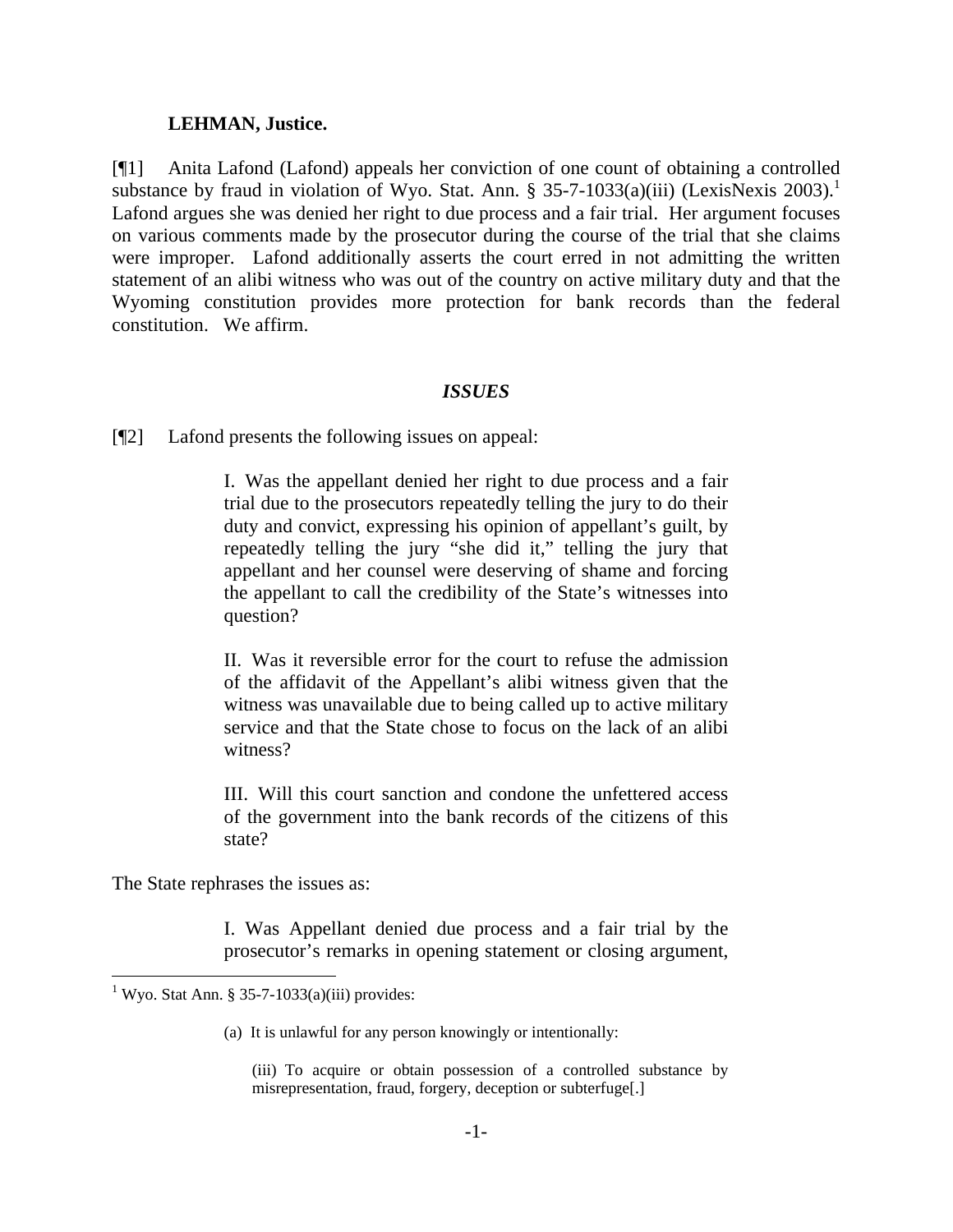or did the prosecutor personally attack defense counsel or improperly force appellant to assert that the State's witnesses were part of a "vast conspiracy"?

II. Did the district court err in excluding from evidence the written statement of Appellant's witness who had been called into active military service?

III. Did Appellant's right to privacy in her bank records preclude the State from obtaining those records by subpoena duces tecum?

# *FACTS*

[¶3] In August 2001, Lafond worked as a supervising registered nurse at Cheyenne OB/GYN and was a captain in the Air National Guard. At Cheyenne OB/GYN, Lafond worked with a medical assistant named Erin Meyen. Ms. Meyen's son suffered from cerebral palsy and had recently undergone surgery. On August 7, 2001, Lafond allowed Ms. Meyen to borrow her car to take Ms. Meyen's son to the hospital in Denver due to a medical emergency. Because of her son's condition, when Ms. Meyen arrived at the hospital she parked in a handicapped zone even though she had no handicap permit. Ms. Meyen decided to write a note to explain the situation, asking that she not be towed. Looking for a piece of paper on which to write her note, Ms. Meyen checked the console of the car and found a folded piece of paper.

[¶4] When Ms. Meyen unfolded the paper, she found that it was a prescription for Percocet made out to Lafond. The prescription looked to have Dr. Storey's signature, but the handwriting on the prescription was Lafond's. After viewing the prescription, Ms. Meyen continued her search for paper and found another piece of paper on which were several doctors' stamped signatures. Ms. Meyen did not take these papers from the car, and they were never introduced at trial.

[¶5] Upon Ms. Meyen's return to Cheyenne, she said nothing to Lafond about what she had found. However, Ms. Meyen's curiosity was kindled, and she sought to find out whether or not Lafond had passed a prescription for Percocet at any of the pharmacies in Cheyenne by calling area pharmacies to ask about such prescriptions. She began with Walgreen's. The pharmacist at Walgreen's told Ms. Meyen that just a few days prior a prescription for Percocet had been filled for Lafond.

[¶6] At that point, Ms. Meyen asked the pharmacist to fax her a copy of the prescription, and the doctors at Cheyenne OB/GYN were made aware of the situation. The prescription was dated August 5, 2001, and appeared to have the signature of Dr. Eskam. However, Dr. Eskam had never prescribed Percocet for Lafond, the signature on the prescription was not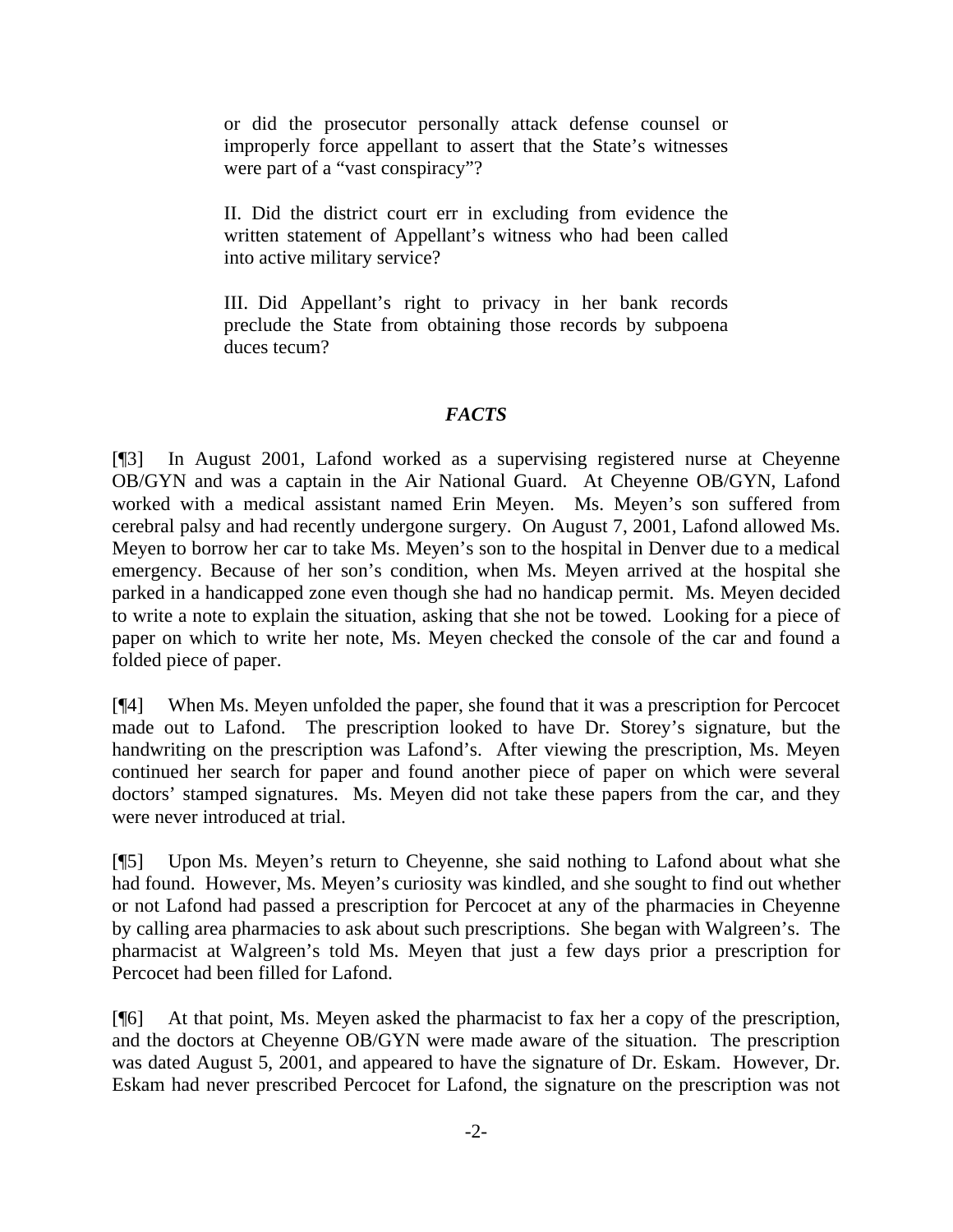hers, and she was not even working on the day that the prescription was supposedly prepared. After seeing the forged prescription, Dr. Eskam went to Walgreen's to view the store's videotape of the person passing the prescription. While Dr. Eskam could not absolutely identify Lafond from the video, she noted that if someone were impersonating Lafond they did a good job of imitating her. The matter was then referred to the state nursing board.

[¶7] At trial, the pharmacist who filled the prescription, Leah Scadden, testified. Ms. Scadden stated that on the morning of August 5, 2001, she was presented with and filled a prescription for Percocet made out to Lafond. Ms. Scadden recalled that the customer was dressed in a camouflage military uniform and paid for the \$5 prescription by check, which Ms. Scadden saw the customer write out and take from a checkbook. This check bore the name and address of Lafond and was run through the register at 7:44 a.m. Ms. Scadden identified Lafond as the customer who presented the prescription and further related that, when she was presented with the prescription, the person said she was "Anita from OB/GYN" and that she talked to Ms. Scadden "all the time on the phone." Ms. Scadden testified that she talked to the woman for two or three minutes and that the woman had said that she was in the National Guard and was working that weekend. The woman's voice sounded the same as that of the woman from Cheyenne OB/GYN to whom Ms. Scadden had talked numerous times. In addition to her testimony about the events, Ms. Scadden authenticated the videotape of the purchase. The tape shows the person purchasing the Percocet entered the store at 7:39 a.m. and departed at 7:47 a.m.

[¶8] Detective Puente of the Cheyenne Police Department also testified. Detective Puente conducted the investigation of this matter after receiving a report from the state nursing board. During his investigation Detective Puente interviewed Lafond. He testified that Lafond stated she was missing some checks and that she had reported these missing checks to the bank. The check written to Walgreen's on August 5 was not one of those Lafond reported missing. However, Lafond maintained that the \$5 check to Walgreen's must have been forged. Detective Puente also testified that he had timed how long it took to get from the National Guard to Walgreen's and that it varied depending on the traffic lights; but the two times he had done it he timed it at 7 minutes and 34 seconds and 8 minutes and 14 seconds. The defense presented James Rasnake, a private investigator who had also timed the trip, to refute this testimony; and he testified that it would take 30 to 32 minutes round trip, though his estimate included walking into and out of Walgreen's and Lafond's Air Guard third-floor office.

[¶9] Robin Kreir from Lafond's bank also testified. She stated that the actual check written for the forged prescription, as well as the checks numerically close to that check, was destroyed. Microfilm copies of the checks were available, however, and these were admitted into evidence. Ms. Krier also testified that the bank had no record of a stop payment order on any of Lafond's checks, including the ones Lafond had told Detective Puente were stolen.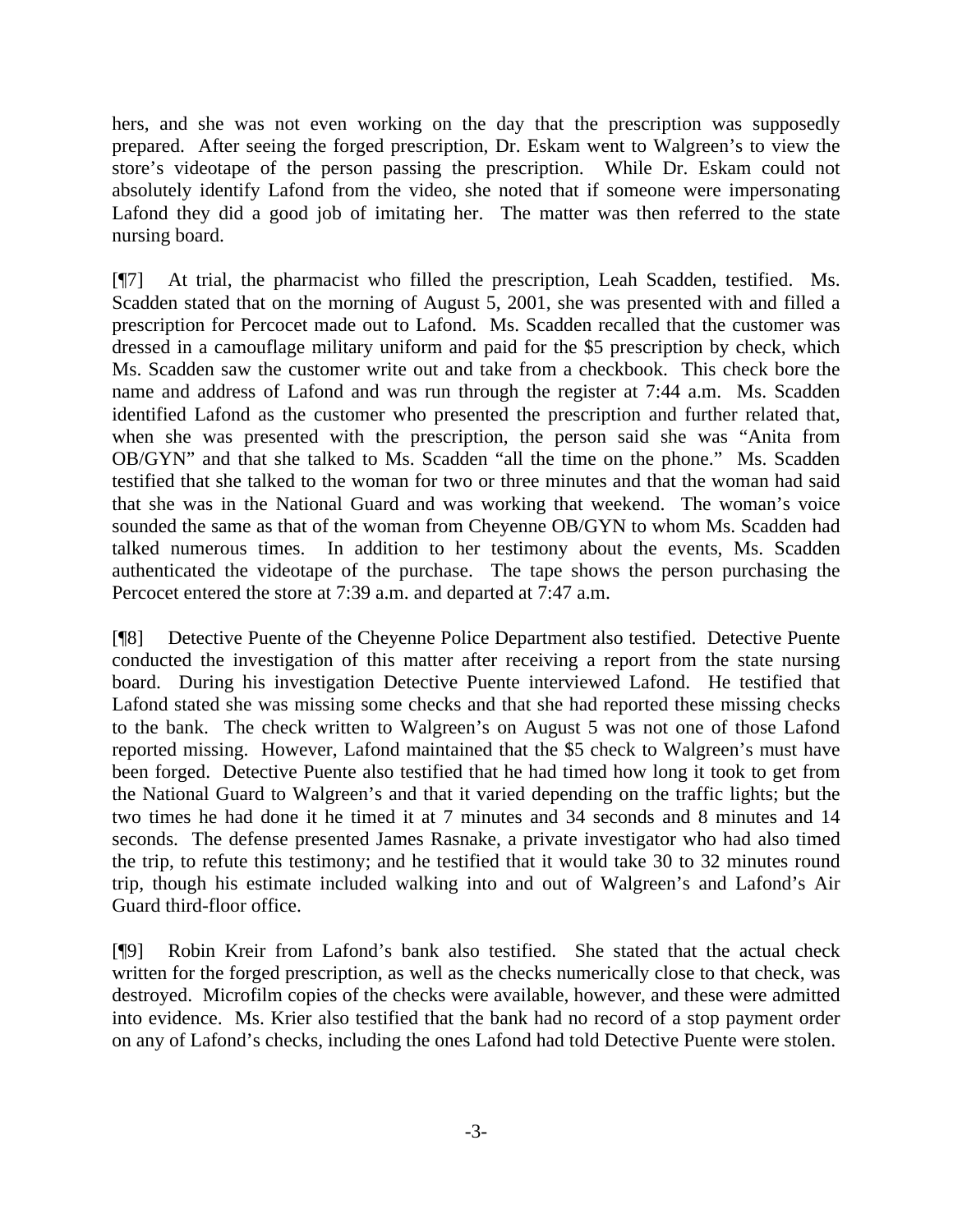[¶10] Lafond denied being the person who purchased the Percocet. She claimed that she could not have made the purchase because she was at Guard training that day. Lafond called several witnesses to testify to her whereabouts between 7:00 and 8:00 a.m. on August 5. Lyle Orr testified that Lafond was at roll call at 7:00 a.m. and that roll call takes 5 to 20 minutes. He then saw her again at 7:30, and then again at an 8:00 a.m. "intel" meeting. Debra Mutter also testified that, while she could not specifically recall seeing Lafond on August 5, she would have remembered her not being at the commander's call at 7:30, which usually lasts 15 to 20 minutes. Renee Mulberry also testified that she recalled seeing Lafond at the base that Sunday morning. Linda Sergeant testified that, based on Guard records, Lafond was there that day. However, it appeared no one at trial could specifically account for Lafond's whereabouts between 7:30 and 8:00 a.m.

[¶11] Lafond testified on her own behalf. She testified that she felt she was set up and essentially implicated Ms. Meyen. In explaining her theory, Lafond testified that the two had originally gotten along very well, however, problems developed between Ms. Meyen and Lafond. In detailing the reasons for the change in their relationship, Lafond testified Ms. Meyen claimed to be leaving for a medical appointment, but got her nails done. Lafond also testified that Ms. Meyen would leave work early on Fridays so she could drop her son off with his father in Glendo and be back in time for happy hour. Additionally, Lafond related that she had to discipline Ms. Meyen on several occasions for making inappropriate comments to patients and for holding herself out as a nurse.

[¶12] Lafond further testified that she was at the Guard on August 5 wearing her flight suit and boots, not her camouflage uniform, because she was scheduled to fly. She stated she went to roll call at 7:00 a.m. and then worked at her desk and talked to Julie Major-Funz until 7:30 a.m. when she went to commander's call. She then stated that she remained in the classroom until she went to an intel meeting at 8:00 a.m. Lafond denied she was the person on the videotape and stated that she did not remember having gone to Walgreen's on August 5, although she had been there the day before. She denied forging the signature on the prescription and writing the check to pay for it. She also denied that there had been prescription notes and doctors' signatures in her car.

[¶13] After deliberation, the jury returned a guilty verdict; and the district court entered judgment and sentence on October 23, 2002. Lafond was sentenced to a term of not less than two years nor more than four years in the custody of the Wyoming Department of Corrections. The sentence was suspended, and Lafond was placed on three years supervised probation. Lafond appeals that judgment and sentence.

### *DISUSSION*

*Prosecutorial Misconduct*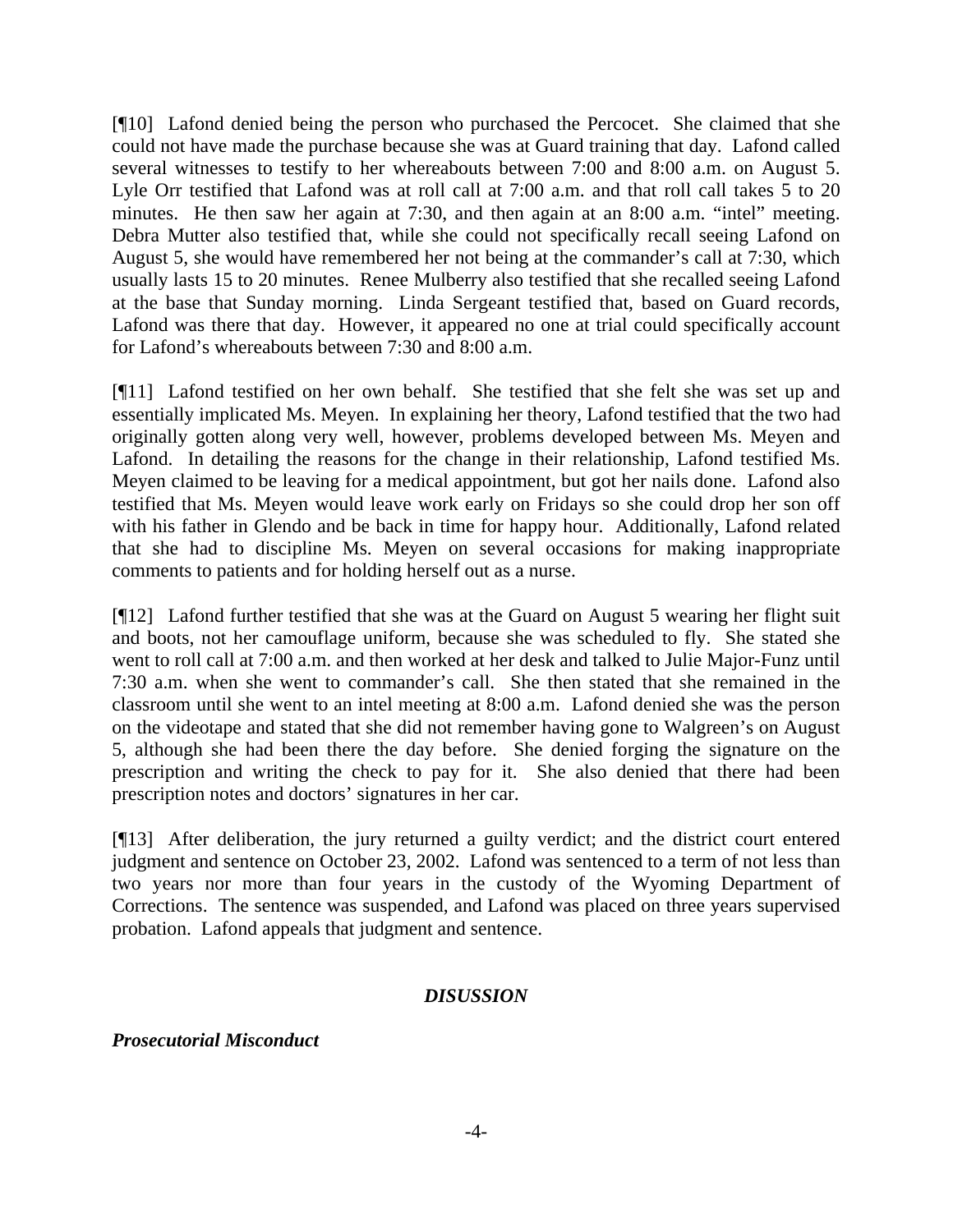[¶14] In her first claim of error, Lafond asserts she was denied a fair trial due to various inappropriate statements made by the prosecutors during the course of trial. At trial Lafond did not object to any of the prosecutors' statements that she now alleges were improper. We therefore apply our plain error standard of review. *Dysthe v. State*, 2003 WY 20, ¶23, 63 P.3d 875, ¶23 (Wyo. 2003). "Plain error exists when 1) the record is clear about the incident alleged as error; 2) there was a transgression of a clear and unequivocal rule of law; and 3) the party claiming the error was denied a substantial right which materially prejudiced him." *Id*.

[¶15] When reviewing allegations of prosecutorial misconduct, we review the entire record to determine whether the improper comments so prejudiced the defendant's case that they resulted in the denial of a fair trial. *Wilks v. State*, 2002 WY 100, ¶26, 49 P.3d 975, ¶26 (Wyo. 2002); *Burton v. State*, 2002 WY 71, ¶11, 46 P.3d 309, ¶11 (Wyo. 2002). Additionally, we judge the challenged comments not in isolation but in the context of the prosecutor's entire argument, considering the context of the comments and comparing them with the evidence produced at trial. *Wilks*, ¶26; *Helm v. State*, 1 P.3d 635, 639 (Wyo. 2000). Reversal is not warranted unless a reasonable probability exists, absent the error, that the appellant may have enjoyed a more favorable verdict. *Dysthe*, ¶22; *Mazurek v. State*, 10 P.3d 531, 542 (Wyo. 2000).

[¶16] Lafond makes her claims of prosecutorial misconduct in four distinct areas. We note that all the comments Lafond asserts as improper are clearly set forth in the record. As such, the first requirement of our plain error standard is met. Our focus in all Lafond's claims of misconduct will therefore be the second and third elements of plain error.

[¶17] Lafond's first claim of misconduct is that the prosecution repeatedly exhorted the jury to "do their duty" and convict her. The first instance to which Lafond points occurred at the end of opening argument. However, as noted above, we review the prosecutor's comments in the context in which they were made. We, therefore, must consider not only the specific comments Lafond claims show error but also the context surrounding those comments. In doing so it becomes necessary to set out a portion of the proceedings. This will add to the length of the opinion, but we feel it is important to show the atmosphere in which the statements were made. In order to get the full context of the statements Lafond emphasizes in this area, we must begin with comments made before opening statements in voir dire.

[¶18] The prosecutor began his voir dire by asking the potential jurors several questions about holding people accountable.<sup>2</sup> The prosecutor then questioned the jurors about whether they would want the prosecution to prove why Lafond would do that with which she was charged. Several potential jurors indicated that they would be curious about why. The prosecutor then stated:

l

 $2$  Two attorneys from the prosecutor's office took part in the prosecution of this case. Lafond's arguments encompass comments made by both attorneys. For simplicity sake, we will not distinguish between the two attorneys and will simply refer to them collectively as the prosecutor.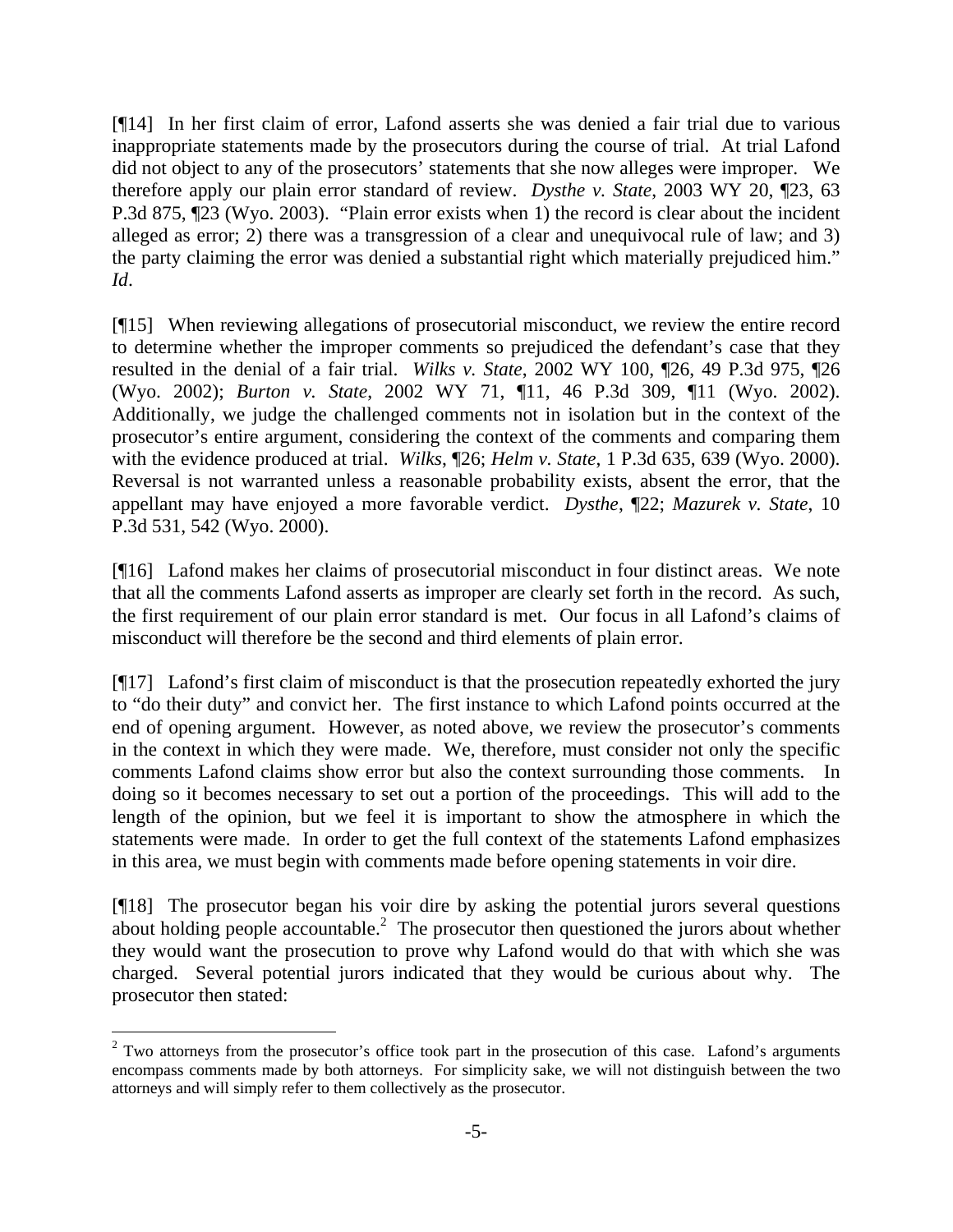And that's a natural thing, isn't it? That's a fair and natural thing, but folks, it's not one of the five things the State has to prove. It's not why she did it, isn't something we got to prove. Is anybody going to make me prove—we want to know why, but maybe we never will. Maybe we won't. . . . . . .

 Is anybody going to make us prove it, no? Doesn't everybody agree, if we prove the five elements, that's all we have to prove? Does everybody agree with that?

[¶19] In his voir dire, defense counsel questioned the potential jurors along somewhat similar lines.

> Now, [the prosecutor] talked to you about if a person comes in here, being a good person, if they commit a crime, we have to hold them accountable. Does everyone agree that in a case where you're deciding whether or not a person committed a crime, that their background would be important to you, their character?

. . .

 [The prosecutor] talked about the State not having to prove why a crime was committed, and I'm going to talk to you a bit about that, and it's true they do not have to prove why a crime was committed. Let me ask you this: In the general sense of your familiarity with crimes that are committed, usually think there's a reason behind it? . . .

. . .

 In deciding a case, as [the prosecutor] stated, they don't have to prove a motive or why, but do you think it's important if you are trying to decide if a person committed a crime to know whether or not why they were doing it; is that important to anyone?

[¶20] It was against this background that the trial then progressed to opening statements, and we find the first statement to which Lafond objects. The prosecutor stated:

> Folks, that will be the State's evidence in this case. The State intends to prove each and every element of this case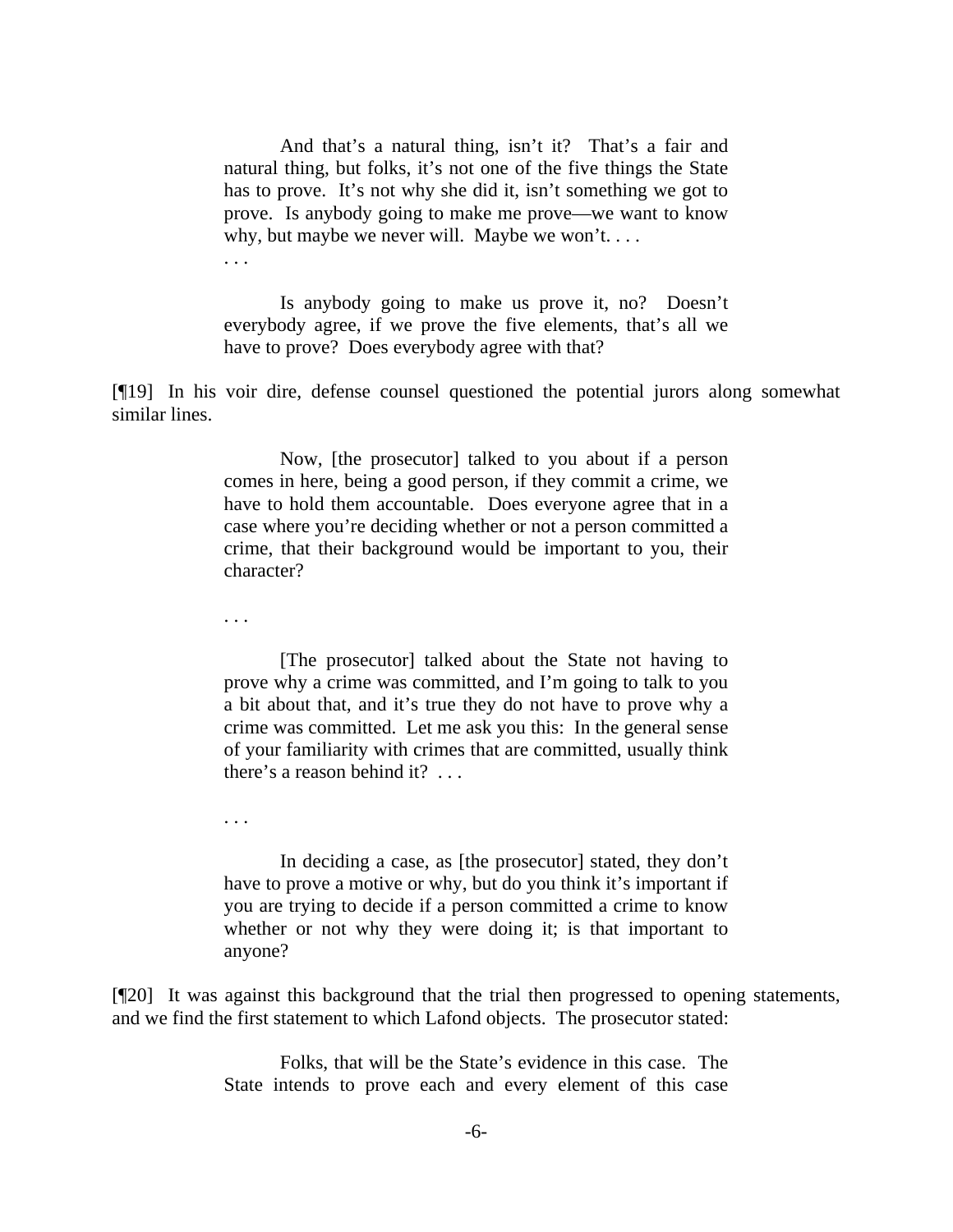against Anita Lafond beyond a reasonable doubt. At the conclusion of this case, we will have another opportunity to visit with you and speak with you. At that time, we will ask you to do your duty. We will ask you to hold this defendant accountable, and we're going to ask you to find her guilty of prescription fraud.

[¶21] Following the prosecutor's opening statement, defense counsel presented his opening statement. Defense counsel stated:

> There's a reason behind every crime that's committed. No matter if it's a ridiculous reason, if it's a reason motivated out of anger, out of hatred, one for money, one for drug abuse, whatever it is, there is always a reason why someone commits a crime no matter how ridiculous it may be. There is always a reason, and in this case, there was a crime committed. There's no question about that, but Anita Lafond did not commit the crime.

> . . . You'll see that she has absolutely no reason whatsoever to have gone into Walgreen's to purchase 30 pills, \$5 worth of Percocet, absolutely none.

> She has never had a drug addiction problem. She's never abused or used any type of drug, for that matter; has never had anything in her background to indicate that she would commit a crime of this nature. There's absolutely nothing there. In fact, you will see that it would be tantamount to professional suicide for her to want and try to commit this crime.

[¶22] At trial, in addition to the evidence about the incident itself, evidence relating to Lafond's character and the possible reasons or lack thereof for committing such a crime was presented. Dr. Eskam testified that she had known Lafond for some time, that she could not believe that Lafond would do this, that Lafond was "one of the best people" that had ever worked there, and that Lafond was a "wonderful person." Ms. Meyen testified that Lafond was the kind of person who, out of the goodness of her heart, allowed a friend to take her car to Denver and was the kind of person that would give you the shirt off her back. She also testified that she knew of no reason why Lafond would need Percocet. Ms. Mulberry testified that Lafond was "a wonderful person," very honest and truthworthy, a very kindhearted person with no drug addiction problems. Linda Sergeant testified that Lafond had integrity, "the biggest heart," and was an honest person with no drug problems. Ms. Flores, her current employer, testified that Lafond was loyal and trustworthy with no drug addiction. Negative drug tests taken by Lafond were also admitted, as were Lafond's National Guard performance reports which detailed some of her volunteer and charity work. Lafond testified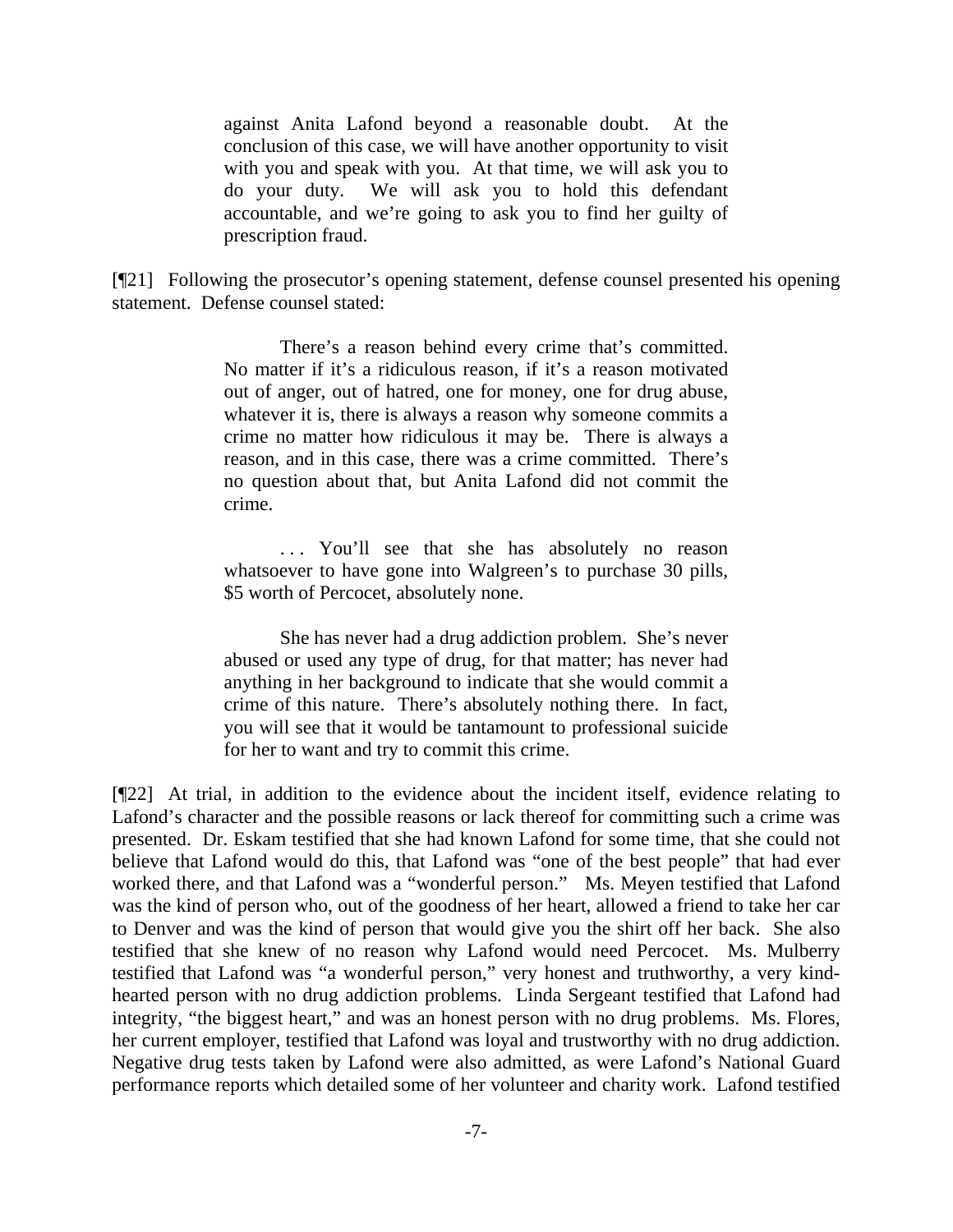that both her military and nursing careers would end with a felony conviction. She additionally noted that she would lose her military retirement benefits.

[¶23] Following the evidence portion of the trial, the attorneys presented closing arguments. The prosecutor's closing argument contains the second statement Lafond claims is error. Again we will provide additional comments for context.

> The final thing you heard in this case from the defense witnesses, Anita Lafond is a good person. I'm not going to stand here and tell you that Anita Lafond is a bad person. That's not what we're here to establish. We're not here to establish that. That's not the issue in this case.

. . .

 Last thing I'd like to talk to you about is some of the instructions Judge Grant gave to you. The State has the burden of proof in this case. We accept that burden of proof. It is our burden, but it's important for you to understand what our burden is, and what our burden is not.

. . .

 And finally, what is it that we have to prove beyond a reasonable doubt? Judge Grant told you about that we have to prove the elements, and we talked about that in voir dire, as well. There's five elements in this case.

On or about the  $5<sup>th</sup>$  day of August in Laramie County, Wyoming, the defendant, Anita Lafond, acquired or obtained possession of a controlled substance, Percocet or Roxicet by misrepresentation, fraud, forgery, or deception. Those five things. Those five things.

 If the State proves to you those five elements, then by law by the oath you took in this case the verdict you have to return is a verdict of guilty. We talked about this in voir dire, as well. We're not required to prove why she did it. We're not required to prove why she did it. We don't even have to prove that she actually forged a prescription.

. . .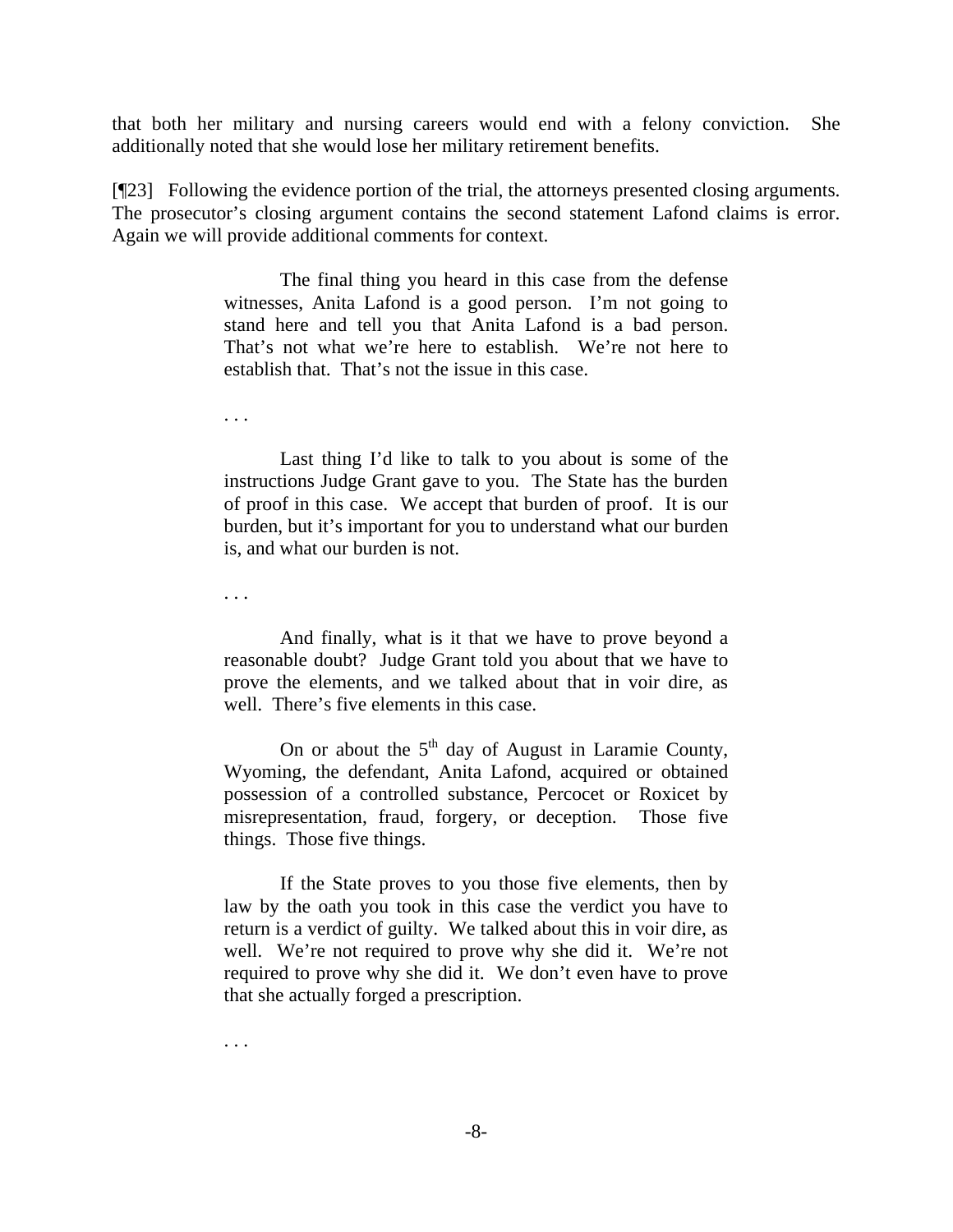Clearly, all of those elements have been proven to you beyond a reasonable doubt. The evidence in this case is overwhelming.

 Now, you've heard from the defense and boil away their argument down to a nutshell, it's essentially this: "Yeah, yeah, the State has presented a lot of evidence, overwhelming evidence, but you know what, Anita Lafond's a good person. Anita Lafond's a good person. This is going to impact her tremendously, look the other way, look the other way. Find a reason to find her not guilty."

 That's the defense in this case. Find a reason, look the other way. You know, folks, you have the ability if you want to do that. You have the ability if you want to do that. You can always go back into the courtroom and say, "Well, yeah, we've got this evidence of guilt over here, and it's overwhelming. It's a mountain of evidence, but you know, we got to really like to have this or that, so you know what, that's a reasonable doubt. She's a nice person."

 Folks, that wouldn't be the right thing to do, and that would be to violate the oath that you took at the start of this case.

 I would leave you with this final thought. I think you find yourself today in much the same situation that Erin Meyen found herself on August the  $7<sup>th</sup>$ . You find yourself being confronted with overwhelming evidence that somebody who's otherwise a good person committed a crime, tremendous lapse of judgment, tremendous lapse of judgment, and now you've got to decide what you're going to do about it.

 Remember, Erin Meyen said she went back to her office, she talked to the other nurses about what should she do, and one of the other nurses said, "Forget it. Look the other way. Don't get involved. Look the other way," but Erin Meyen knew that that wasn't the right thing to do. She knew that Anita Lafond's a nurse, she could hurt herself, she could hurt somebody else in her position.

 Folks, you know that that's not the right thing to do, either. I don't envy you, your job. I don't envy it at all; I don't. I hope none of you thought when you walked into this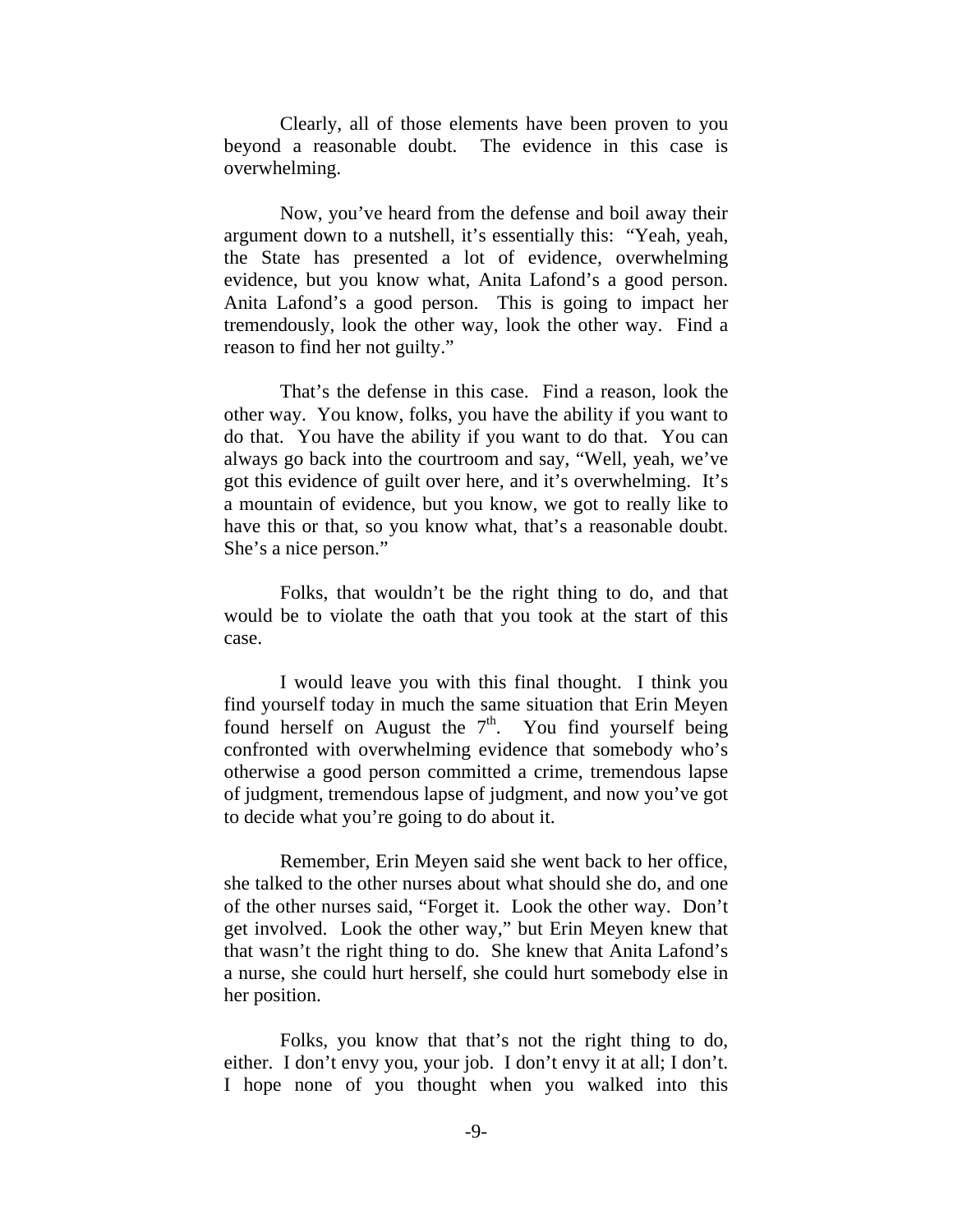courtroom on Monday that your job was going to be easy, as if you thought that then, you know better now; it's not. It's not easy.

 It's like it is in this; doing the right thing very often is a hard thing to do. It's always easy to look the other way. Don't do that.

 On behalf of the State, I would ask in this case that you do the right thing. I would ask that you follow the oath you took as jurors. I would ask that you do your duty, and I would ask that you find Anita Lafond guilty and hold her accountable.

[¶24] As can be seen by the above excerpts, the prosecutor did in fact ask the jury to do its duty. In *Hart v. State*, 2003 WY 12, ¶14, 62 P.3d 566, ¶14 (Wyo. 2003) (quoting *Wilks*, ¶28), we said:

> "Generally, an exhortation to the jury to 'do the right thing,' to 'do your job' or to 'do your duty' is error if it 'implies that, in order to do so, it can only reach a certain verdict, regardless of its duty to weigh the evidence and follow the court's instructions on the law.'" *Jackson v. State*, 791 So.2d 979, 1029 (Ala.Crim.App. 2000), *cert. denied*, 532 U.S. 934, 121 S.Ct. 1387, 149 L.Ed.2d 311 (2001) (quoting *Arthur v. State*, 575 So.2d 1165, 1185 (Ala.Crim.App. 1990)). Such a statement may also run afoul of the admonition against injecting issues broader than the guilt or innocence of the accused. See [I A.B.A] Standards for Criminal Justice 3-5.8(d) [2d ed. 1980].

[¶25] Additionally, "[i]t is . . . improper for the prosecutor to state that the duty of the jury is to find the defendant guilty." *Dysthe,* ¶27 (quoting *United States v. Sanchez*, 176 F.3d 1214, 1224 ( $9<sup>th</sup>$  Cir. 1999)). Although the prosecutor did ask the jury to "do its duty," the context of the statements as shown by the excerpts above convinces us that in this case the prosecutor was not asking the jurors to convict without considering the evidence or implying that the jury could only do its duty through a guilty verdict. We reach this conclusion for several reasons.

[¶26] Specifically, before the prosecutor's comments in his opening statement, the prosecutor spent a great deal of the time outlining the evidence he intended to present and clearly acknowledged that the State carried the burden of proof in this matter. In context, we find the prosecutor's argument not unlike those found in *Hart*, ¶13. In *Hart*, the prosecutor stated, "I trust that you'll follow your oath and return a finding of guilty." *Id*. In that case we found that the prosecutor did not expressly tell the jury that, in order to perform its duty, it must return a guilty verdict. After reviewing the entire closing argument, we found that the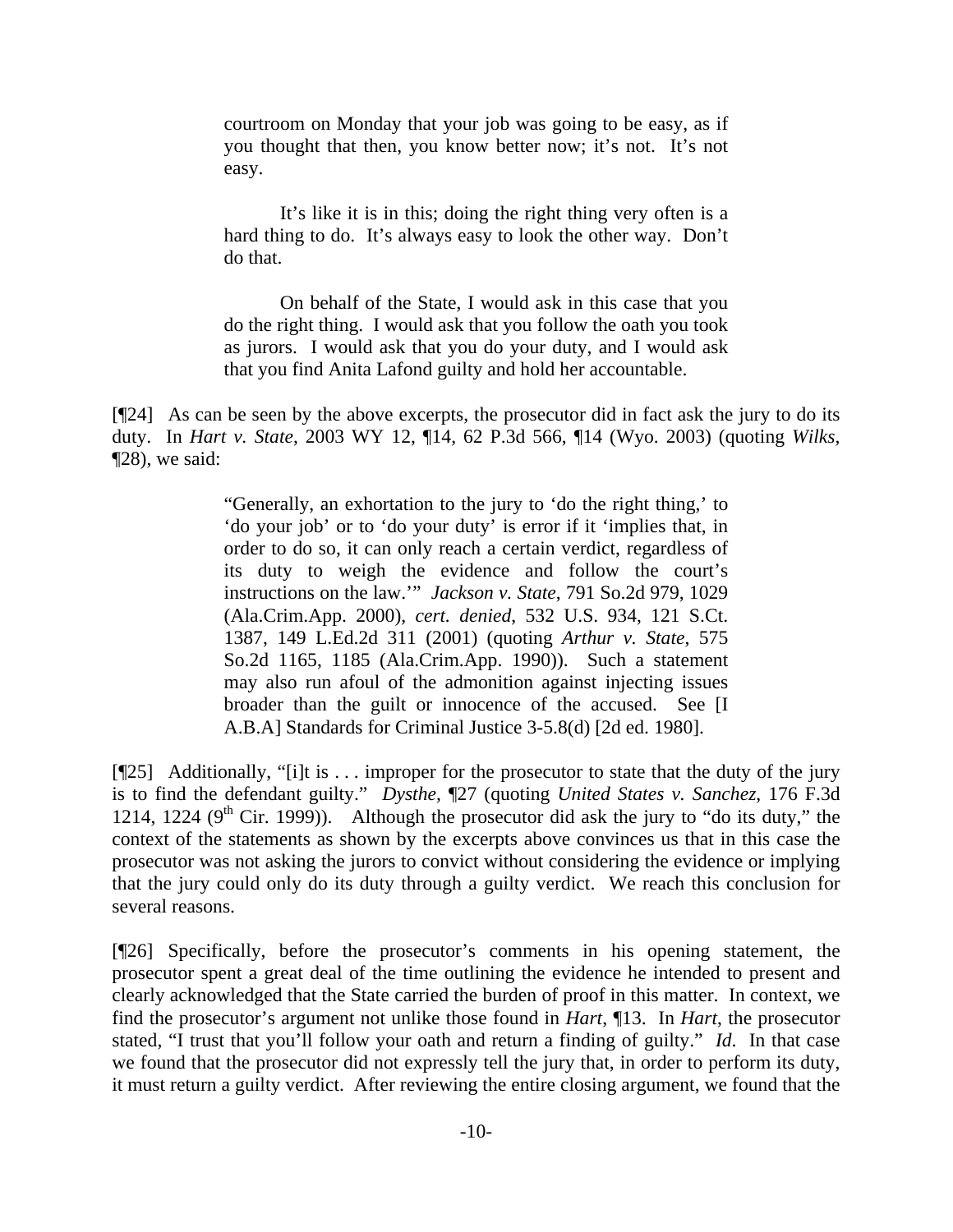prosecutor likewise did not make such an implication. *Hart*, ¶15. In context it is clear that the prosecutor was not expressly telling or implying to the jury that fulfillment of its duty could be achieved only through a conviction. The prosecutor prefaced his comments regarding the jury's "duty" with his recognition of his burden and the statement of his intent to meet that burden. The prosecutor did not ask the jury to disregard that burden, but referenced the facts and essentially asked the jury to apply the evidence to the law. *See Wilks*, ¶28.

[¶27] The prosecutor's comments are of a similar vein in closing argument. There the prosecutor set forth the five elements the State needed to prove and then said, "If the State proves to you those five elements, then by law by the oath you took in this case the verdict you have to return is a verdict of guilty." It was shortly after these comments that the prosecutor made the "duty" statements. Once again, taken in context, the prosecutor did not ask the jury to convict without weighing the evidence. The comments show that the duty to convict was contingent on the State proving the five elements he just outlined. In context, the prosecutor's statements seem not to be aimed at asking the jury to disregard the evidence but rather to dispel the notion that the prosecutor had to prove why Lafond would have done that with which she was charged. Indeed, the prosecutor's remarks appear to be an attempt to remind the jurors that "why" was not an additional element of the charged crime in light of the evidence introduced at trial. Thus, in this case, we cannot say that the comments transgressed a clear and unequivocal rule of law.

[¶28] Furthermore, while the propriety of a prosecutor's actions is not dependent on the actions of defense counsel, the prosecutor's reminder seems less objectionable in the context of defense counsel's comments in closing argument. Defense counsel started by saying:

> This case comes down to two questions. I ask you to consider these two questions before you decide to convict Miss Lafond. If anyone tries to get out of the courtroom—out of the deliberation room without answering these questions, I ask you to stop them and say, "Tell me"—to explain these two questions, why and how? That's it. Why and how? Why on earth would this person, Anita Lafond, do this? Why would she, a nurse 10 years, educated, head nurse, supervisory role, in the military 20 years, benefits for those 20 years, husband, wife, mother, not addicted to Percocet, not addicted to any type of drug. Why? Why on earth would she do this?

> I didn't hear [the prosecutor] address that issue once in his closing argument, and you know why, because that is the most compelling question in this case, why would she do it. Remember we talked about that in voir dire. Every case there is a reason why a crime is committed. No matter how stupid, no matter how ridiculous, no matter what it is, there is a reason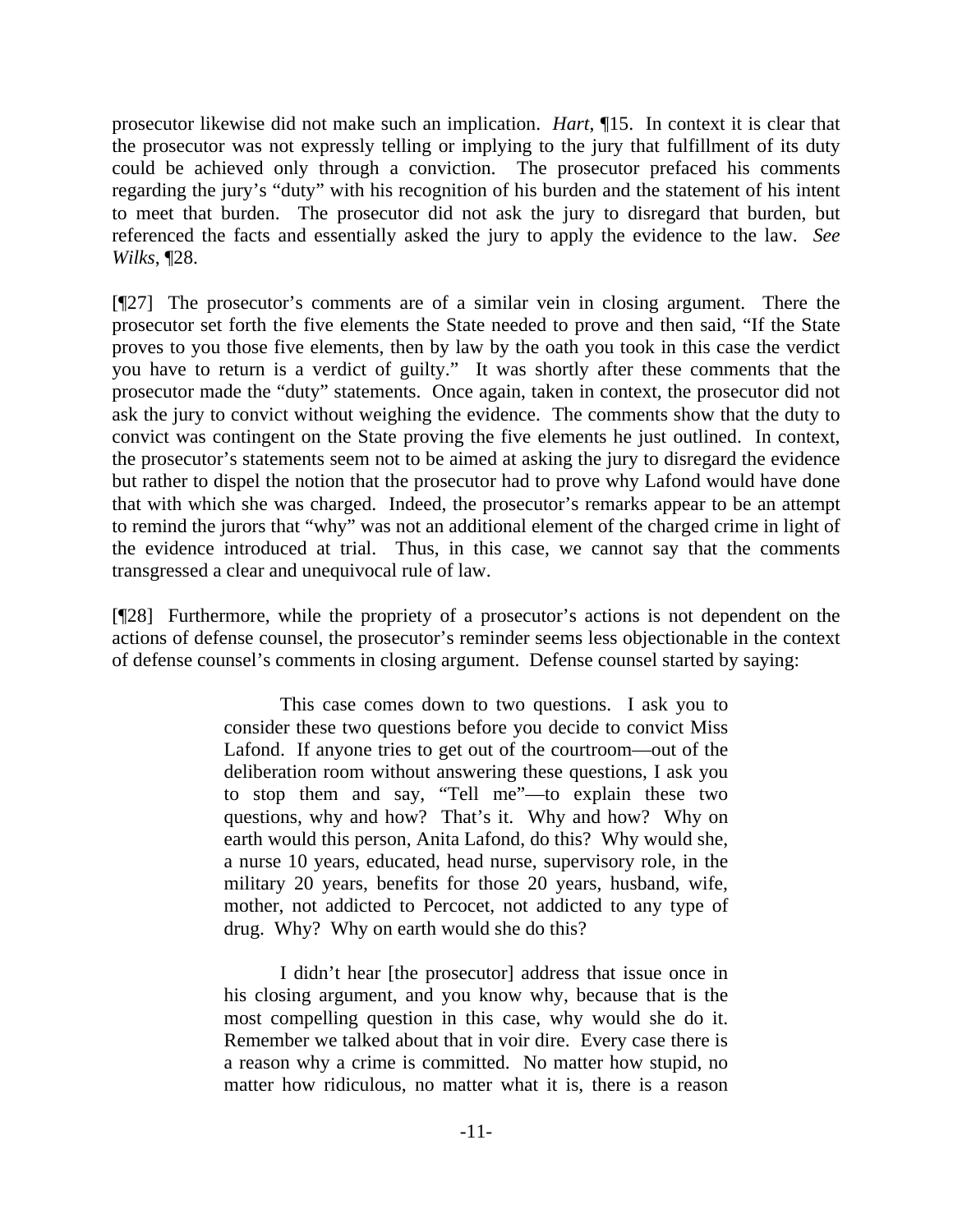behind it. You can see it. Money, addiction, drug abuse, substance abuse.

. . .

. . .

 Again, ask yourselves, make yourselves answer that question. If you cannot answer that question, you cannot convict her—although the State doesn't have to prove motive to prove that she did it; to prove that she was the person who did it. You have to answer that question because why on earth would someone do something like that?

 [The prosecutor] said, "Do the right thing," and I agree. Do the right thing, ladies and gentlemen. Let Miss Lafond go home, let her continue in helping people as she does on a daily basis, and as she has done with her entire life. Let her go home. It is your decision.

[¶29] As can be seen, in addition to focusing on "why," defense counsel specifically addressed the prosecutor's comments. Each party had a different take on what "the right thing" or the jury's "duty" was. We have stated several times that we do not approve of the prosecutor's use of these types of "do your duty" statements. Indeed we find their continued use problematic. *See Hart*, ¶15, and *Dysthe,* ¶27. However, we cannot say that, when taken in context of this entire trial, the statements implied that the jury could only do their duty or the right thing by convicting. Because both sides made these types of statements, they were likely to be recognized by the jury as nothing more than each side attempting to persuade the jury to view the evidence its way. Certainly defense counsel's own use of similar phrasing aided in dispelling the idea that the "right thing" could only be done through conviction. The statements were made in the context of what had previously been alluded to and argued by the parties. Accordingly, as noted above, the comments did not transgress a clear and unequivocal rule of law and consequently do not meet the second requirement of plain error.

[¶30] We cannot leave this topic without once again pointing out that we continue to review these "do your duty" comments with a careful and, where appropriate, jaundiced eye. *Hart*, ¶15. We have noted, "prosecutors would do well to avoid the tightrope between nonprejudicial and reversible error. The ethical duty of the prosecutor is an extraordinary obligation which exceeds that imposed upon the defense counsel." *Montoya v. State*, 971 P.2d 134, 137 (Wyo. 1998); Joseph F. Lawless, Jr., *Prosecutorial Misconduct*, § 9.09 (1985). In the face of our repeated warnings about the use of these types of statements, our patience with their repeated use grows increasingly thin. "Prosecutors must always keep in mind that their duty is to seek justice, not merely to convict, which is most certainly a difficult duty to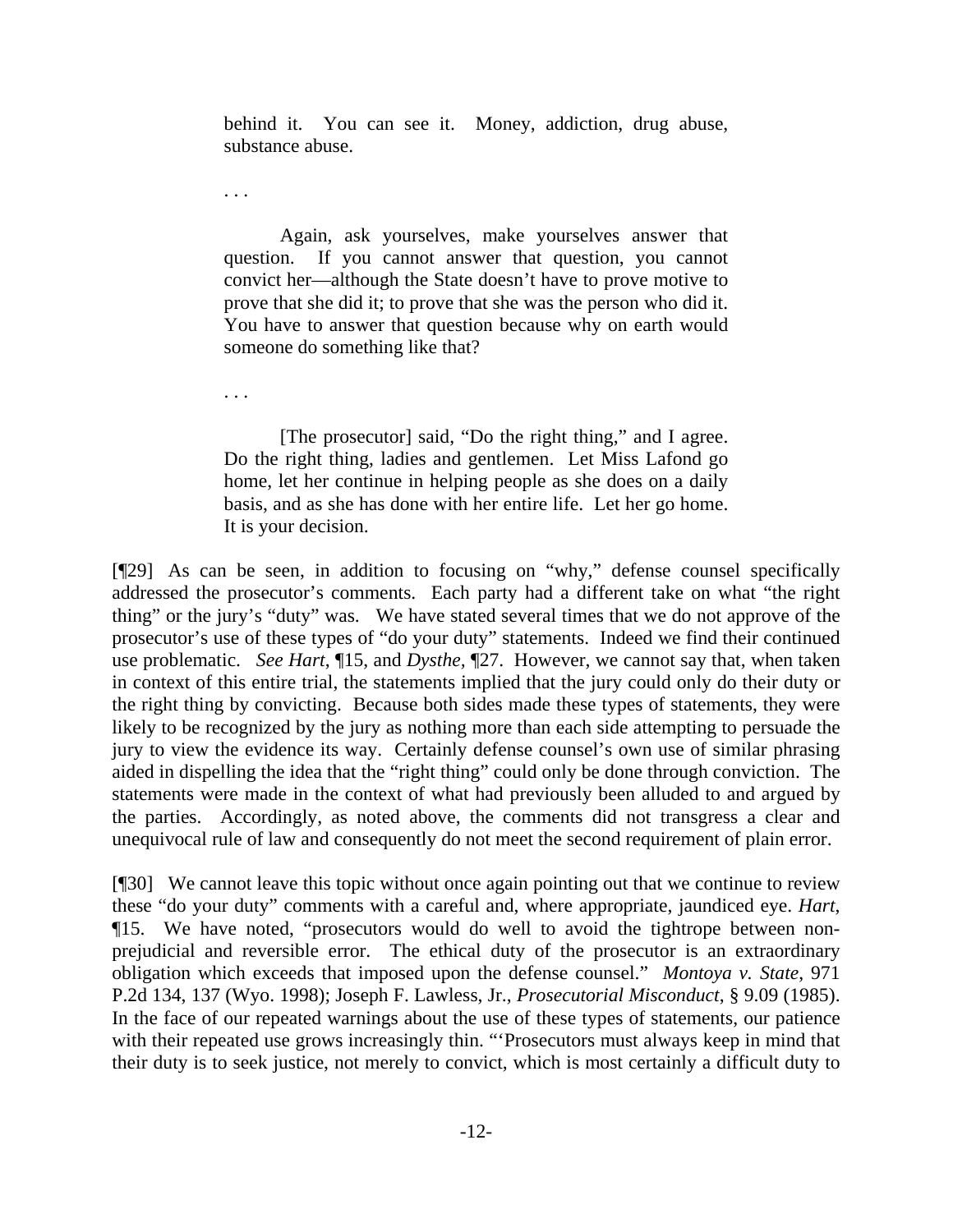be carried out carefully and cautiously.' *Jeschke v. State*, 642 P.2d 1298, 1303 (Wyo. 1982)." *Montoya*, at 137.

[¶31] In, *Dysthe*, ¶25, we stated:

 Because the goal of the criminal justice system is the attainment of justice, the role of the prosecuting attorney differs from that of an advocate in a civil case. The prosecutor's special role has been described in *Berger v. United States*, 295 U.S. 78, 88, 55 S. Ct. 629, 79 L.Ed. 1314 (1935):

> The [prosecutor] is the representative not of an ordinary party to a controversy, but of a sovereignty whose obligation to govern impartially is as compelling as its obligation to govern at all; and whose interest, therefore, in a criminal prosecution is not that it shall win a case, but that justice shall be done. As such, he is in a peculiar and very definite sense the servant of the law, the twofold aim of which is that guilt shall not escape or innocence suffer. He may prosecute with earnestness and vigor—indeed, he should do so. But, while he may strike hard blows, he is not at liberty to strike foul ones. It is as much his duty to refrain from improper methods calculated to produce a wrongful conviction as it is to use every legitimate means to bring about a just one.

[¶32] We continue to stand by these statements. There are limits on prosecutors' closing arguments. These limits are designed to insure the fairness of the trial and prevent compromise of the judicial system. *Dysthe*, ¶24. We would once again encourage prosecutors to note our recently adopted broad guidelines found in I *A.B.A., Standards for Criminal Justice* 3-5.8 at 3.87 to 3.88 (2d ed. 1980):

> (a) The prosecutor may argue all reasonable inferences from evidence in the record. It is unprofessional conduct for the prosecutor intentionally to misstate the evidence or mislead the jury as to the inferences it may draw.

> (b) It is unprofessional conduct for the prosecutor to express his or her personal belief or opinion as to the truth or falsity of any testimony or evidence or the guilt of the defendant.

> (c) The prosecutor should not use arguments calculated to inflame the passions or prejudices of the jury.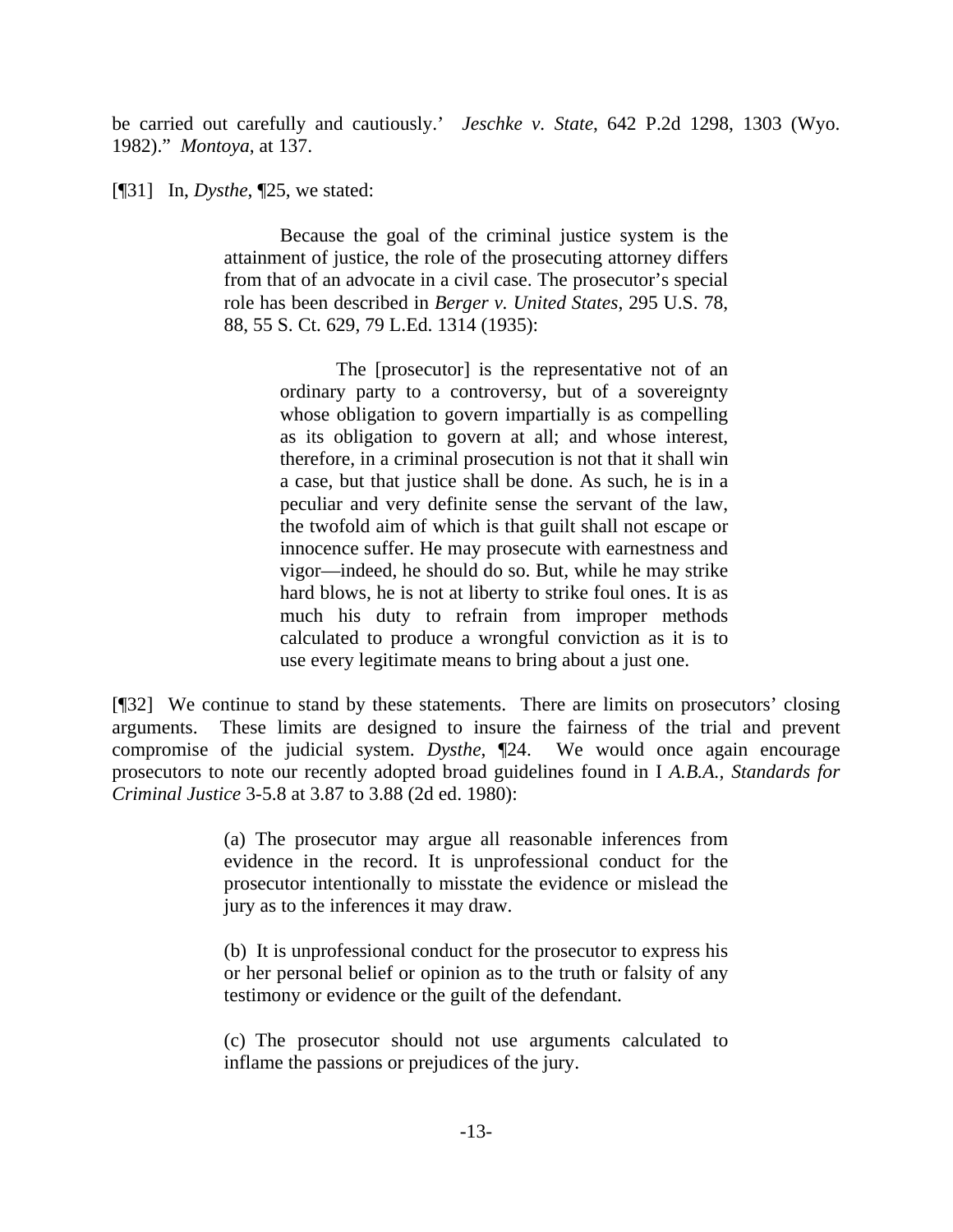(d) The prosecutor should refrain from argument which would divert the jury from its duty to decide the case on the evidence, by injecting issues broader than the guilt or innocence of the accused under the controlling law, or by making predictions of the consequences of the jury's verdict.

*Wilks*, ¶27.

. . .

[¶33] Lafond's second claim of misconduct is that the prosecutor repeatedly expressed his opinion that Lafond "did it," and she points to specific excerpts from closing argument. However, we will once again provide more than just the phrases to which Lafond points, as we must consider "the prosecutor's argument in its entirety, not just the sentences and phrases taken out of context. *Wheeler v. State*, 691 P.2d 599 (Wyo. 1984)." *Armstrong v. State*, 826 P.2d 1106, 1115 (Wyo. 1992). During the prosecutor's closing argument he stated:

> We know very significantly that the check that is used to pay for the Percocet on August  $5<sup>th</sup>$ , that that check is drawn on the account of Anita Lafond, and it is signed by Anita Lafond.

> Folks, it's that defendant that's on that video. No question about it. If it's not her, it's got to be her evil twin sister because it looks exactly like her.

[¶34] Lafond also points to the prosecutor's comments made in rebuttal.

People do things that make no sense. Good people commit crimes for no reason. Did Miss Lafond? Yes. Yes, she did. Why did she do it? Folks, I don't know why she did it.

 [Defense counsel] wants you to believe we have to prove that beyond a reasonable doubt, but we don't. I challenge you to look at the elements. I challenge you to look at the elements, and say, "Oh, that's what the State had to prove. Why." We don't have to prove that. Maybe—maybe the grief from her child passing away had gotten to her. I don't know. Maybe the Prozac she was taking wasn't working enough. I don't know. Maybe she was feeling internal pain from the stresses and pressures of her life. I don't know. I don't know.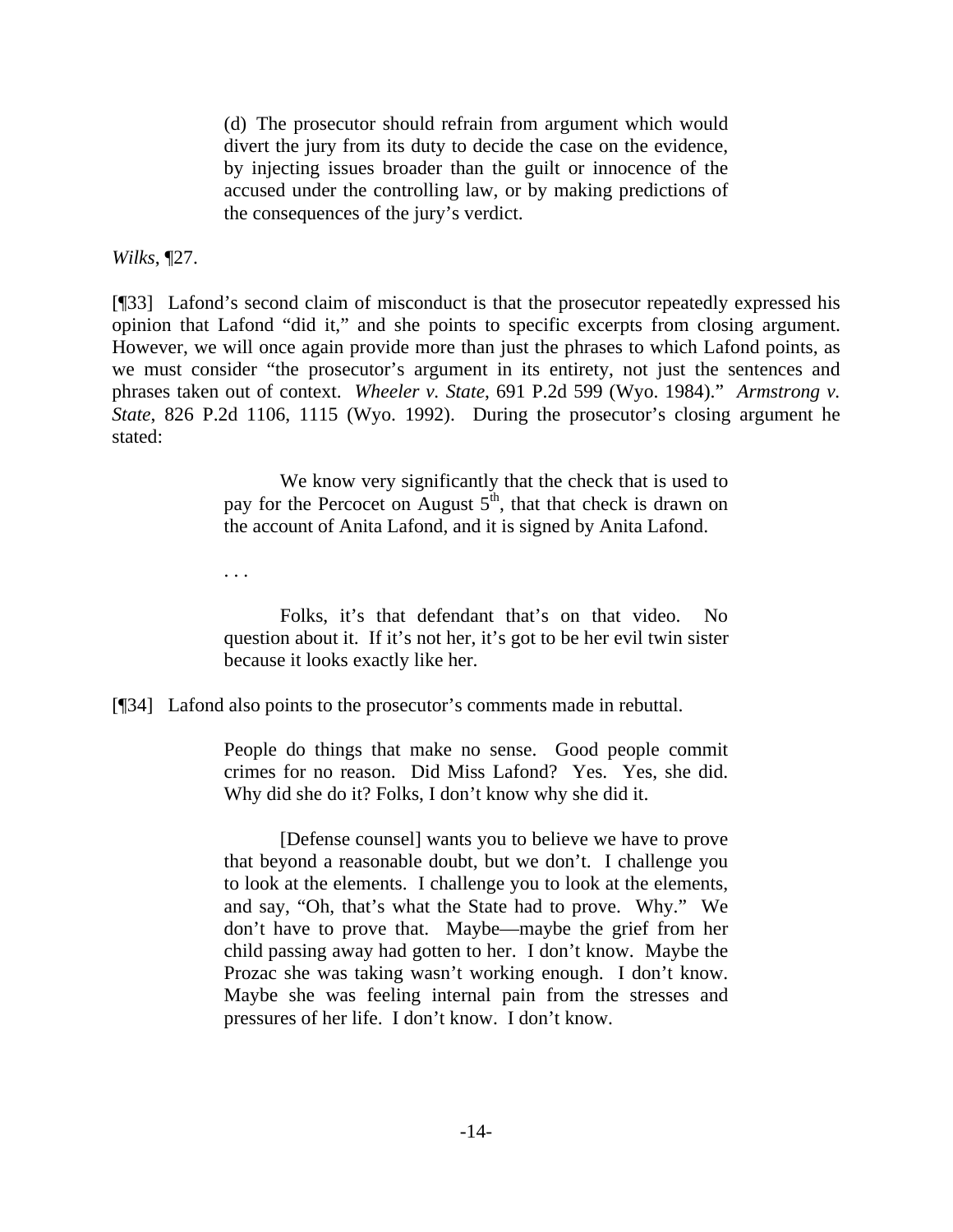Did she do it? Yes. Does it make any sense for her to do it? Well, no, but folks, neither does anything else she did in this case make any sense. Nothing she did made sense. . . .

. . .

. . .

 Erin says she saw it in there. Do you believe her testimony? Do you believe her? That's for you to decide. Do you believe her? It's for you to decide whether or not you believe Anita Lafond when she testified.

 [Defense counsel] says, "Well, the video doesn't prove conclusively 100 percent that it's Anita Lafond walking into Walgreen's." Well, no, folks, it doesn't. Leah Scadden says 100 percent, "It was Anita Lafond who walked into Walgreen's on August  $5<sup>th</sup>$  and who gave me the prescription." Leah Scadden says it was, and she tells you how she knows her, and she tells you about the conversation the following day, which verifies it was her, and [defense counsel] wants to make a big deal of who has motive to lie. No question who's got motive to lie.

 There's no question as we sit here who has the motive to lie. It's not Leah Scadden; it's Anita Lafond. Good people when they commit a crime have a lot to lose; not by the criminal justice system, but perhaps by what they've acquired in their lives, nursing license, captain status in the Air National Guard, retirement benefits. They want to make you feel guilty.

 Well, you know she's going to lose all that if you find her guilty. You folks didn't walk into Walgreen's on August 5<sup>th</sup>. Wasn't you who did that. Though decisions have to be made every day. You folks did not walk into Walgreen's and pass a forged prescription. For whatever reason, on August  $5<sup>th</sup>$ , you did not do it; she did it. Anita Lafond did it.

. . .

 Nothing she did in this case makes any sense, and there are lots and lots of senseless crimes. I differ from [defense counsel]. People do things, you have no idea why they did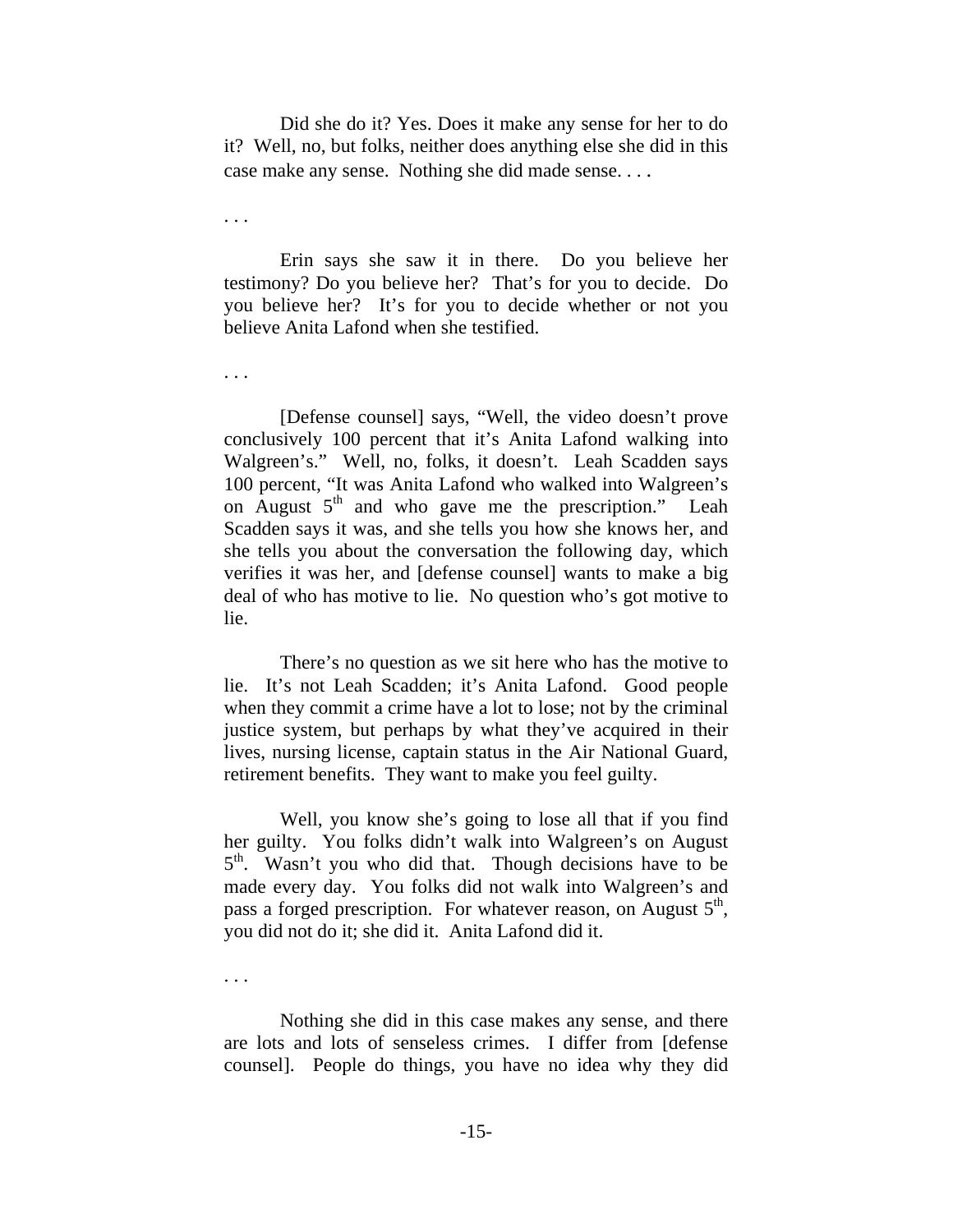them. You walk into court, and you get a case, and you look at it, and you go, "Why in the heck would someone do something like this?"

. . .

 Good people do bad things, and when they do, they must he held accountable for them. Our justice system isn't just to try people who have committed other crimes, isn't just to try people who have—I don't know—Hispanic surnames, to try people who you can look at, and they have tattoos and mustaches, and their mama wouldn't even come and say they're a good kid. If that's all it's for, then it falls apart. If we don't hold accountable everybody, then it falls apart.

 Pledge of Allegiance has been in the newspapers lately. Some judge in California says, "Well, you can't say the Pledge of Allegiance in a classroom." Folks, I said the Pledge of Allegiance when I was a kid, and the last line of the Pledge of Allegiance, I believe in it says, "liberty and justice for all," and justice for all; not just the poor defendant, but every defendant who walks into this—defendant must be held accountable.

 The evidence in this case is overwhelming. It is a mountain. There is no question. There is no question but that Anita Lafond did what she is charged with, and I ask you to find her guilty of the crime of prescription fraud. Thank you.

[¶35] "We are reluctant to find plain error in closing arguments 'lest the trial court becomes required to control argument because opposing counsel does not object.'" *Helm v. State*, 1 P.3d at 639 (quoting *Montoya v. State*, 971 P.2d at 136). However, "'it is unprofessional conduct for the prosecutor to express his or her personal belief or opinion as to the truth or falsity of any testimony or evidence of the guilt of the defendant.' ABA Standards for Criminal Justice, The Prosecution Function, Standard 3-5.8 (1980)." *Mazurek,* 10 P.3d at 542. Both prosecutors and attorneys, acting as counsel, are prohibited from attesting to facts or asserting as fact their personal beliefs relating to matters in issue. *Id*. The attorneys in a case are not to be witnesses testifying through their closing. *Id*.

[¶36] Additionally, "[c]losing arguments must be based upon the evidence submitted to the jury. The purpose of closing argument is to allow counsel to offer ways of viewing the significance of the evidence." D*ysthe,* ¶24 (citing *Hopkinson v. State*, 632 P.2d 79, 145 (Wyo. 1981)). Prosecutors, just like defense counsel, may review the evidence and suggest to the jury inferences based thereon. D*ysthe,* ¶24. However, we have noted our concern for what we generally know about a jury's view of a prosecutor. Specifically, "[j]urors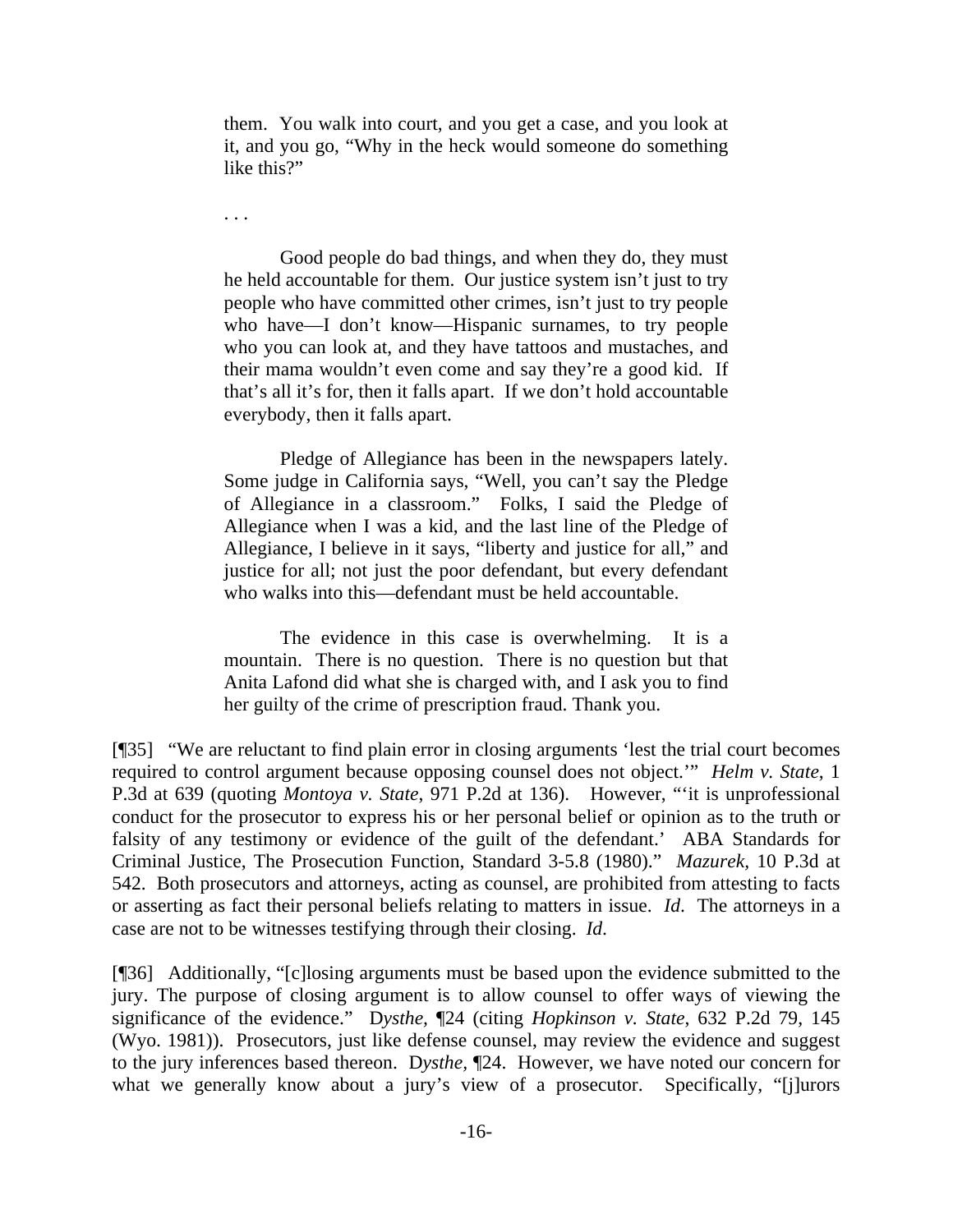recognize the prosecutor's role as a leader of law enforcement in their community; they naturally regard the prosecutor as a symbol of authority; that recognition and regard may impress a jury, causing jurors to give significant weight to the words of a prosecutor." *Williams v. State*, 2002 WY 136, ¶27, 54 P.3d 248, ¶27 (Wyo. 2002) (quoting *Earll v. State*, 2001 WY 66, ¶12, 29 P.3d 787, ¶12 (Wyo. 2001)).

[¶37] In *Williams*, we observed that the prosecutor's expressing his personal opinion concerning the guilt of the accused posed two dangers:

> [S]uch comments can convey the impression that evidence not presented to the jury, but known to the prosecutor, supports the charges against the defendant and can thus jeopardize the defendant's right to be tried solely on the basis of the evidence presented to the jury; and the prosecutor's opinion carries with it the imprimatur of the government and may induce the jury to trust the government's judgment rather than its own.

*Williams*, ¶31. Therefore we must review the prosecutor's comments with a careful eye.

[¶38] In the context of this case, it appears the prosecutor's comments were not made to imply that he was relying upon information outside the evidence presented at trial. The prosecutor's comments likewise appear not to be a statement of the prosecutor's personal beliefs but instead suggested findings of fact and conclusions that could be drawn from those facts. The prosecutor's statements in rebuttal clearly relate and tie into defense counsel's closing arguments regarding Lafond's character and motive. Additionally, we find that the prosecutor's statements did not have the tendency to mislead because the comments were related to the evidence presented at trial not the implication of other evidence. *See Williams*, ¶31. The prosecutor's comments are an offer of a way to view the significance of the evidence, not a call for the jury to believe his own special insight to the facts. D*ysthe,* ¶24. We, therefore, cannot find that the prosecutor transgressed a clear and unequivocal rule of law.

[¶39] Lafond's third claim of misconduct is that the prosecutor personally attacked defense counsel and stated that Lafond and defense counsel were deserving of shame. "A prosecutor may not launch personal attacks against defense counsel to inflame the passions and prejudices of the jury." *Burton v. State*, ¶31. Additionally, "[i]t is firmly established that the lawyer should abstain from any allusion to the personal peculiarities and idiosyncrasies of opposing counsel." *Leiker v. State*, 994 P.2d 917, 920 (Wyo. 1999) (quoting *United States v. Young*, 470 U.S. 1, 10, 105 S.Ct. 1038, 1043, 84 L.Ed.2d 1 (1985) and ABA Standards for Criminal Justice 4-7.8 at 4.97).

[¶40] As set forth above, one of the witnesses for the State was Ms. Meyen who testified to finding a forged prescription and a paper with various doctors' signatures on it. Evidence was also presented concerning Lafond's relationship with Ms. Meyen, including Lafond's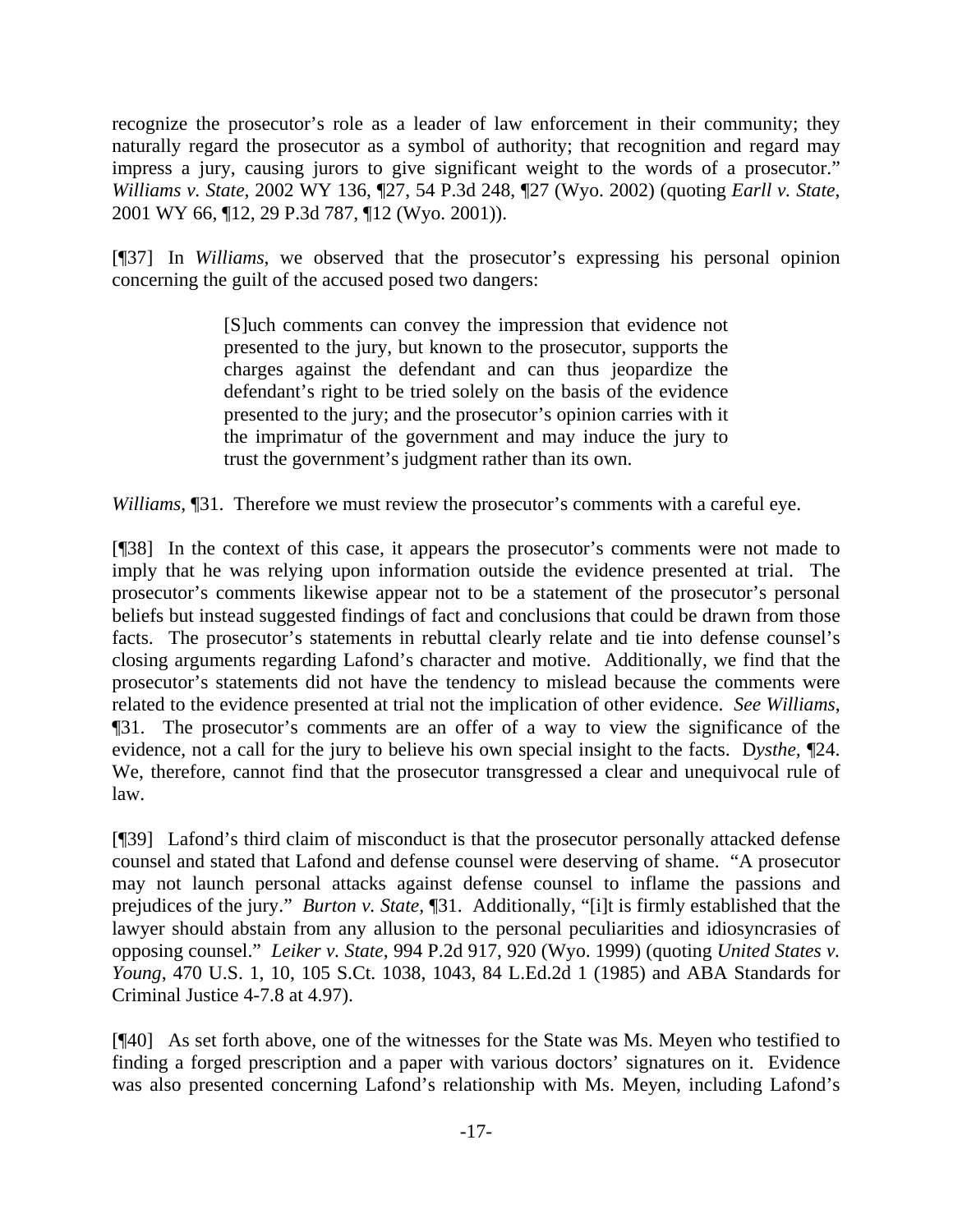statement that Ms. Meyen left work early sometimes because she wanted to get to happy hour. In closing argument the prosecutor commented:

> What does she [Erin Meyen] get for doing the right thing? She gets the opportunity to sit on that witness stand and be basically attacked and vilified by the defense. She's a lush. She's somebody who went to get her nails done at work.

> Shame on them. Shame on the defense for their laugh at her name. She did the right thing.

[¶41] Although we find these comments overdramatic and unnecessary, we do not think that, in context, they can be classified as a personal attack on the defense used to inflame the passions and prejudice of the jury. On cross-examination, defense counsel questioned Ms. Meyen rather pointedly about her relationship with Lafond and why she felt compelled to report what she found, as well as how she was able to call the exact pharmacy where the prescription was passed. The implication from defense counsel's questioning was Ms. Meyen was involved in some sort of set up.

[¶42] Additionally, a portion of Lafond's cross-examination contains the following exchange.

- Q. Now, I mean, Erin's not a drunk, right?
- A. Not that I know of. I know she goes out a lot.

Q. And she's not a totally irresponsible person who's going off work to get her hair and nails done, just totally irresponsible?

A. Yes, she is.

Q. Lush, drunk?

A. I didn't say she was a drunk. Yes, she was going off work to get her nails done, get her hair permed, yes.

As shown above, Lafond's comments regarding Meyen were relatively minor. The prosecutor's comments appear to be made to counter the idea that Ms. Meyen was irresponsible and a drunk. They were the only of their kind and appear in isolation. As such we do not think that the jury thought much of this argument other than it was an overly dramatic attempt to counter Lafond's "set-up" defense. Considering the context of the statement, we again cannot find them to be transgression of a clear and unequivocal principle of law.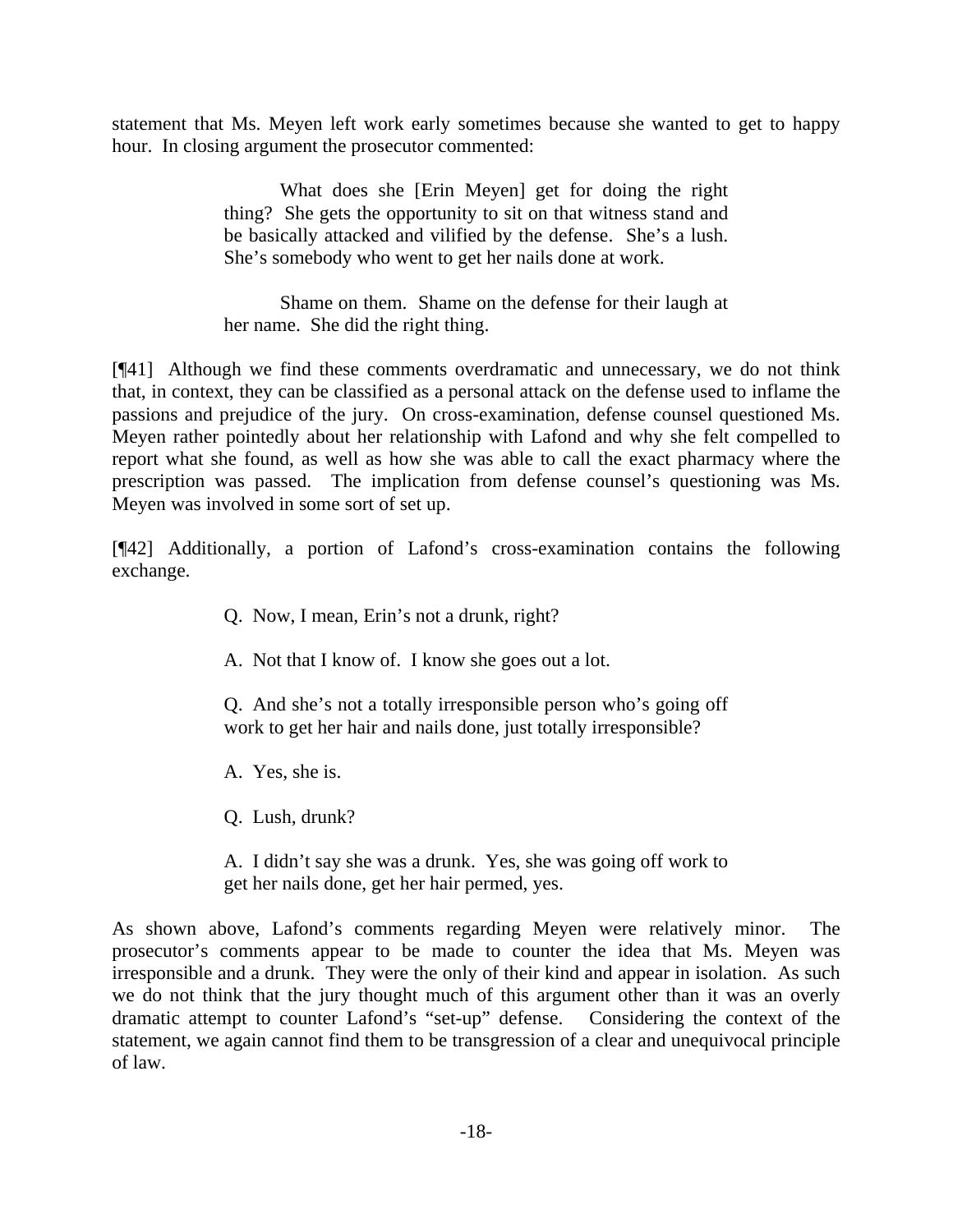[¶43] Lafond's fourth and final argument regarding the prosecutor's conduct is that the prosecutor forced Lafond to call the credibility of the State's witnesses into question by essentially forcing her to allege that the State's witnesses were all part of some vast conspiracy. It is improper to ask if the other witnesses are lying. *Taylor v. State*, 2001 WY 13, ¶¶20-21, 17 P.3d 715, ¶¶20-21 (Wyo. 2001). The questioning Lafond points to proceeded as follows:

> Q. So you feel strongly that whoever did this, Erin Meyen is involved in it?

> A. I believe so. She's the only one that has seen the original prescription that was supposedly in my car.

> Q. So we have Erin Meyen that might be involved in it, right? And we know because it's not Erin on that video that there's someone else involved in it, right? Leah Scadden testified and she said it was you?

> A. She didn't ask for any photo identification. I didn't see Leah Scadden before that. I mean, I wouldn't be able to, after not seeing her in court.

Q. She didn't say, "I think"?

A. But she also didn't say anything about my name tag before, because I asked those questions.

Q. She didn't say, "I think." She didn't say, "Maybe." She said it was you on that?

A. She didn't say that a year ago.

Q. Is Leah Scadden now involved in this conspiracy?

A. I have no idea.

[¶44] When looking at the questioning, we find that the prosecutor was not forcing Lafond to comment on the credibility of the witnesses but instead questioning Lafond about the defense she had put forth at trial. The prosecutor is well within his right to question the rationality and viability of the defense. Lafond's defense was that somebody had framed her. She testified that someone went into that store and purchased Percocet pills under a fraudulent prescription, but she was not that person. Therefore the questions were reasonably related to the subject matter of the direct examination and were not intended as an improper search for opinion testimony. The questions were not aimed at an evaluation of the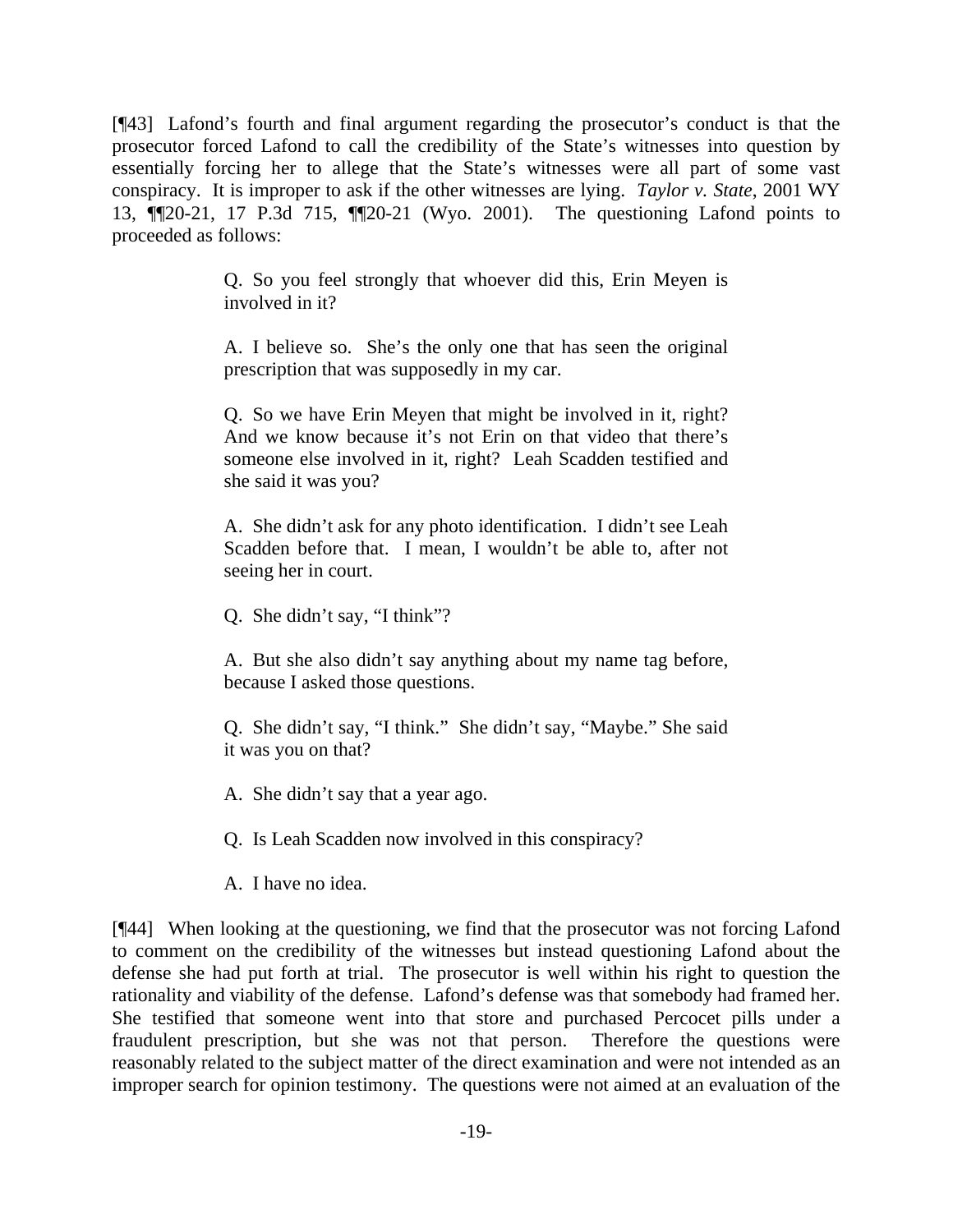credibility of the State's witnesses, but instead a search for an explanation of the evidence against her. We accordingly hold that these comments did not transgress a clear and unequivocal rule of law and consequently do not meet the second requirement of the plain error standard.

[¶45] For the reasons stated above, we hold that Lafond was not denied a fair trial by the actions of the prosecutor. As explained, the comments to which Lafond objects on appeal do not meet the requirements of plain error. Therefore, reversal is not warranted.

### *Written Statement*

[¶46] Rulings on the admissibility of evidence are within the sound discretion of the trial court. *English v. State*, 982 P.2d 139, 143 (Wyo. 1999). As such, decisions of the trial court are entitled to considerable deference; and, as long as a legitimate basis for the trial court's ruling exists, that ruling will not be reversed on appeal. *Id*. Additionally, we will not overturn a trial court's discretionary decision unless the court acted in a manner exceeding the bounds of reason and could not rationally conclude as it did. *Id*.; *Simmers v. State*, 943 P.2d 1189, 1197 (Wyo. 1997); *Vit v. State*, 909 P.2d 953, 956-57 (Wyo. 1996). Furthermore, a district court's judgment may be affirmed on any proper legal grounds supported by the record. *English,* at 143.

[¶47] Lafond's second issue involves a written statement prepared by Ms. Major-Frunz. Prior to trial, Lafond provided the prosecution with a notice of alibi witness list. One of the people on this list was Ms. Major-Frunz. Before trial commenced, however, Ms. Major-Frunz was deployed overseas with her Guard unit. Several days prior to trial Lafond made a motion to admit a written statement from Ms. Major Frunz. The written statement reads as follows:

To Whom It May Concern:

I Julie Major-Frunz do state that the following is true to the best of my knowledge. My name is Julie Major-Frunz and I am a Technical Sergeant in the Wyoming Air National Guard, assigned to the  $187<sup>th</sup>$  AES. I was attending my drill weekend during the date of Aug 4-5, 2001. I reported for duty at 0700 on 8-5-01. I remember seeing Capt Anita LaFond in the hallway by the bathroom after roll call. The time was at 0715 am. We were both getting ready to go to the commander's call at 0730. I remember our conversation because we were talking about my child. Anita's son watches my child on drill weekend and she had been with her father during the summer. Anita was questioning if she was okay and if she would be home soon. I explained to Anita that she would be there the following month (Sep UTA) and that her son would have to watch her and they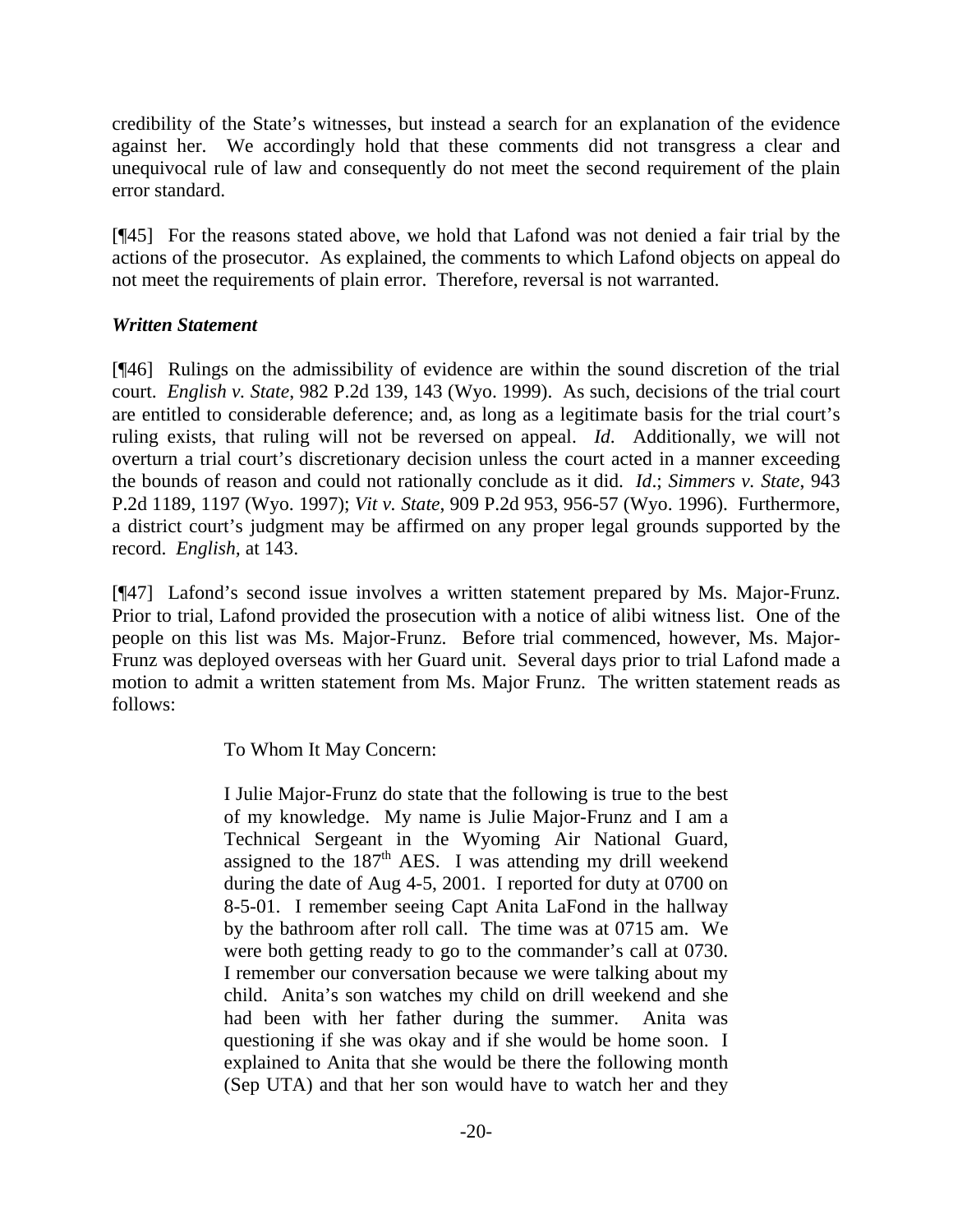could go swimming in the Holiday Inn pool. We both went to commander's call together, which was at 0730. I know that Capt. LaFond was wearing her flight suit as it was Sunday of drill and we are usually scheduled to fly. Commander's call was approximately 15 or 20 Minutes that Sunday. We had Intel scheduled at 0800 that morning so we sat in the classroom. I do not remember Anita leaving or mentioning the fact that she had to leave for any reason.

Lafond claims it was error for the district court to rule that this written statement was inadmissible. We disagree.

[¶48] The written statement is clearly hearsay.<sup>3</sup> Hearsay evidence is ordinarily inadmissible, but can be received if it falls within one of the hearsay exceptions. *Johnson v. State*, 930 P.2d 358, 361-62 (Wyo. 1996). One of the exceptions to the hearsay rule, and the one Lafond claims the written statement falls under, is W.R.E.  $804(b)(6)$ .<sup>4</sup> A statement may be admitted under this section if it meets the following requirements:

> First, the declarant must be unavailable. Second, the adverse party must either have been given pretrial notice or a sufficient opportunity to prepare for and contest the admission of the hearsay. Third, the truth of the matter asserted must be evidence of a material fact. Fourth, the hearsay statement must be more probative than any other evidence which could be procured through reasonable efforts. Fifth, and finally, the statement

 $4$  W.R.E 804(b)(6) provides:

(b) *Hearsay exceptions*. – The following are not excluded by the hearsay rule if the declarent is unavailable as a witness:

(6) Other Exceptions – A statement not specifically covered by any of the foregoing exceptions but having equivalent circumstantial guarantees of trustworthiness, if the court determines that (A) the statement is offered as evidence of a material fact; (B) the statement is more probative on the point for which it is offered than any other evidence which the proponent can procure through reasonable efforts; and (C) the general purposes of these rules and the interests of justice will best be served by admission of the statement into evidence. However, a statement may not be admitted under this exception unless the proponent of it makes known to the adverse party sufficiently in advance of the trial or hearing to provide the adverse party with a fair opportunity to prepare to meet it, his intention to offer the statement and the particulars of it, including the name and address of the declarant.

<sup>&</sup>lt;sup>3</sup> "Hearsay' is a statement, other than one made by the declarant while testifying at the trial or hearing, offered in evidence to prove the truth of the matter asserted." W.R.E. 801(c).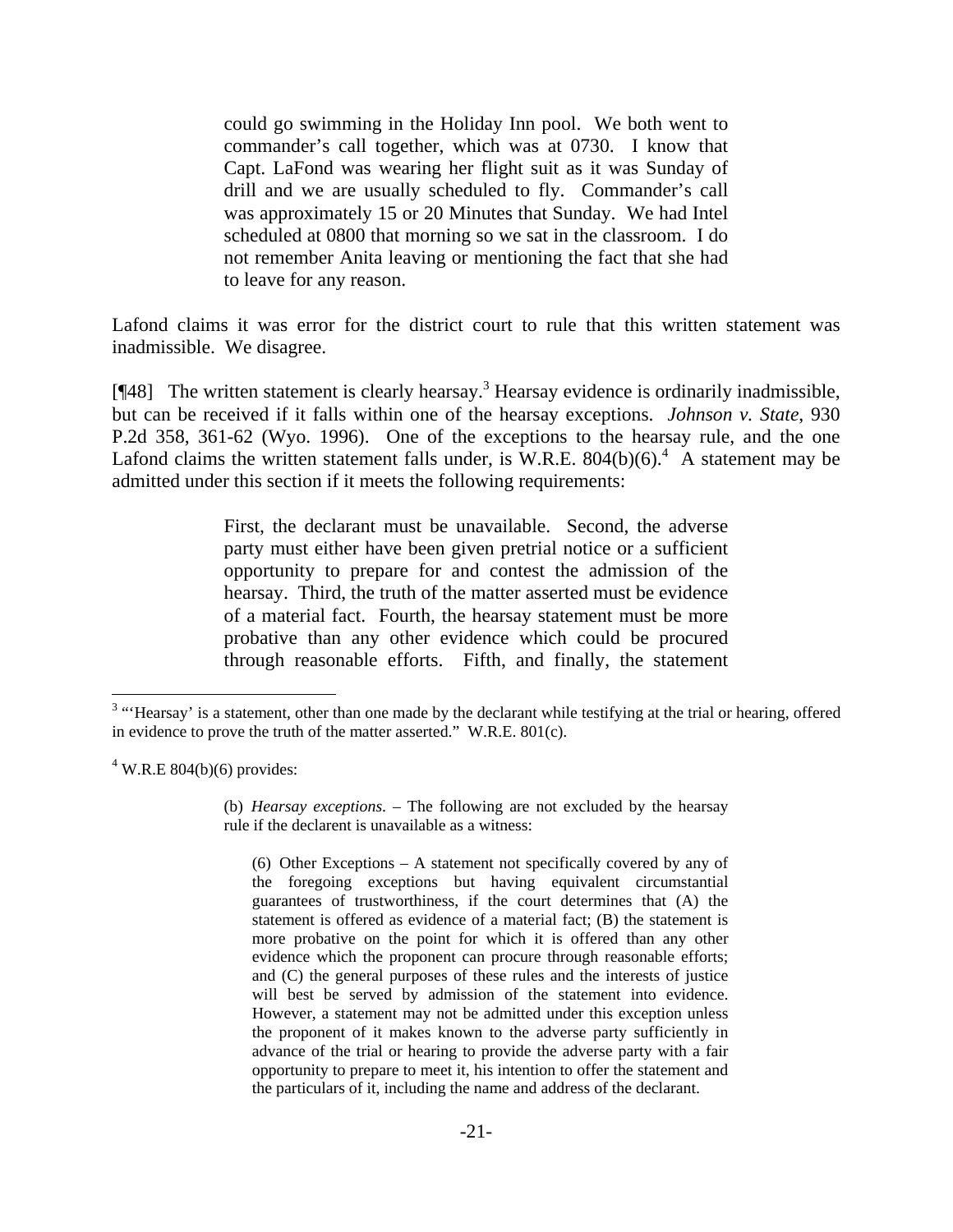must be supported by circumstantial guarantees of trustworthiness; this may be established either through other corroborating evidence or by considering the motivation and/or behavior pattern of the declarant.

*Johnson*, at 366.

[¶49] The district court's first opportunity to consider the written statement occurred when, several days prior to trial, the defense made a motion to admit it. At a pretrial motion hearing on the motion, defense counsel stated that Ms. Major-Frunz was unavailable due to deployment and that the written statement met the criteria of Rule 804. Defense counsel then concluded with, "I can tell you in addition to this, Your Honor, we are calling four or five other witnesses that also will testify approximately to the same thing, and so this is just consistent with what other people are going to testify to this Court."

[¶50] After argument the court ruled: "Then going to the written statement, it seems to me that that clearly is inadmissible. It being a hearsay statement and made by [Defense Counsel] by his own admission is cumulative, but I think in the absence of any record, it's fairly easy to arrive at the conclusion that [the written statement] is inadmissible." We cannot find that this ruling was an abuse of discretion. Defense counsel did in fact state that other witnesses would testify to approximately the same thing. It was thus perfectly logical that the district court found the written statement to be cumulative and not "more probative on the point for which it [was] offered" than any other evidence. The district court consequently did not abuse its discretion by excluding the written statement at that time.

[¶51] Lafond also claims that the statement should have been admitted following the prosecutor's comments at trial. During cross-examination of Lafond the prosecutor asked, "Basically, as I heard the testimony, nobody can really vouch for your whereabouts between roll call and commanders call?" This question produced an objection that was overruled. At the end of cross-examination, defense counsel asked that the court reconsider its previous ruling on the admissibility of the written statement. Counsel argued that the prosecutor had opened the door when he asked whether someone could account for Lafond's whereabouts. The district court responded by saying, "This case has been pending for a year almost. There would have been other ways under the circumstances you described to get this witness' testimony preserved. There's, just to record here, supporting the—theoretically, a hearsay statement offered for the truth and veracity of the matters in the statement, it's not admissible."

[¶52] We once again find the district court did not abuse its discretion in finding that the written statement did not qualify for admission. Lafond failed to meet several of the requirements for admission under this section. Specifically, notice regarding the written statement was not given to the prosecutor until six days before trial. The written statement, in the form of a notarized letter, was dated in March, but the prosecutor did not get notice that defense counsel intended to use it until July 2, 2002. Lafond claims that notice was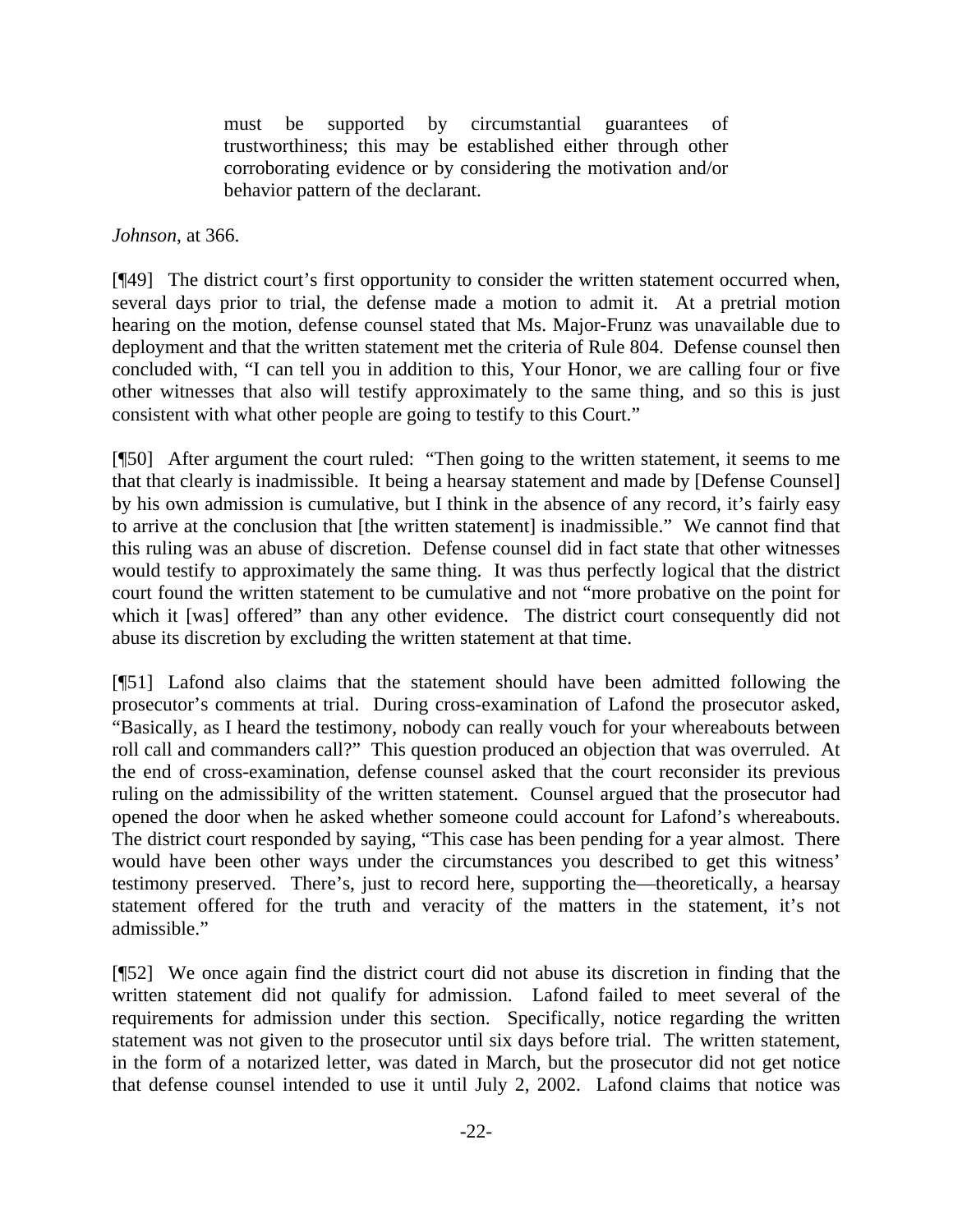given to the State back in December. However, the notice given at that time was not that Lafond would be using the written statement, only that Ms. Major-Frunz was an alibi witness. The necessary notice must include the "intention to offer the statement and the particulars of it" so that the adverse party has a fair opportunity to prepare to meet it. W.R.E. 804(b)(6).

[¶53] Additionally, the written statement was not more probative than other evidence on the matter. The assertion in Ms. Major-Frunz's statement was that she went with Lafond to commander's call at 7:30 and sat with her in the classroom and did not recall Lafond leaving. This was not more probative than the live testimony of Mr. Orr who stated that both he and Lafond went to their desks at 7:30 and he did not notice her leaving prior to 8:00  $a.m.^5$ Additionally, more probative evidence could have been procured on this point through the use of a deposition. *See* W.R.Cr.P. 15. A deposition would have been more probative because it would have been under oath and subject to cross-examination. Clearly the fact that no deposition was taken was part of the district court's concern when it noted that the defense had over a year to get the testimony preserved.

[¶54] Furthermore, the written statement does not contain circumstantial guarantees of trustworthiness. It was simply a notarized letter. The statement was not sworn to under oath, there is no indication of the circumstances under which it was made, no indication if the statement remained consistent, and no indication if it was ever retracted. *See Johnson*, 930 P.2d at 366. Furthermore, there is an indication that there was a significant lapse of time from the date of the incident to the date the letter was prepared. Such a lapse in time does not enhance the trustworthiness of the statement. Considering all these factors, we thus cannot conclude that the district court abused its discretion.

# *Bank Records*

 $\overline{a}$ 

[¶55] Lafond lastly argues that this court must not condone the State's unfettered access to her bank records. In this case the State introduced 21 checks written by the defendant. Lafond, however, claims that the government obtained and used these checks at trial in violation of her rights under the Wyoming constitution. She argues that the citizens of Wyoming have a legitimate expectation that their bank records will be protected under Article 1, § 4 of the Wyoming constitution.

[¶56] While Lafond has presented the analysis we have directed parties should supply when claiming that the Wyoming constitution provides more protection than the federal constitution, Lafond made no such argument to the trial court. *See Vasquez v. State*, 990 P.2d 476, 489 (Wyo. 1999). This court generally does not consider issues raised for the first time on appeal. *Belden v. State*, 2003 WY 89, ¶55, 73 P.3d 1041, ¶55 (Wyo. 2003). Additionally, "[t]he burden of establishing plain error is assigned to the appellant even when

<sup>&</sup>lt;sup>5</sup> While these statements may seem somewhat contradictory because one states that she was in the classroom and the other states she was at her desk, Lafond testified that her desk is in the classroom.